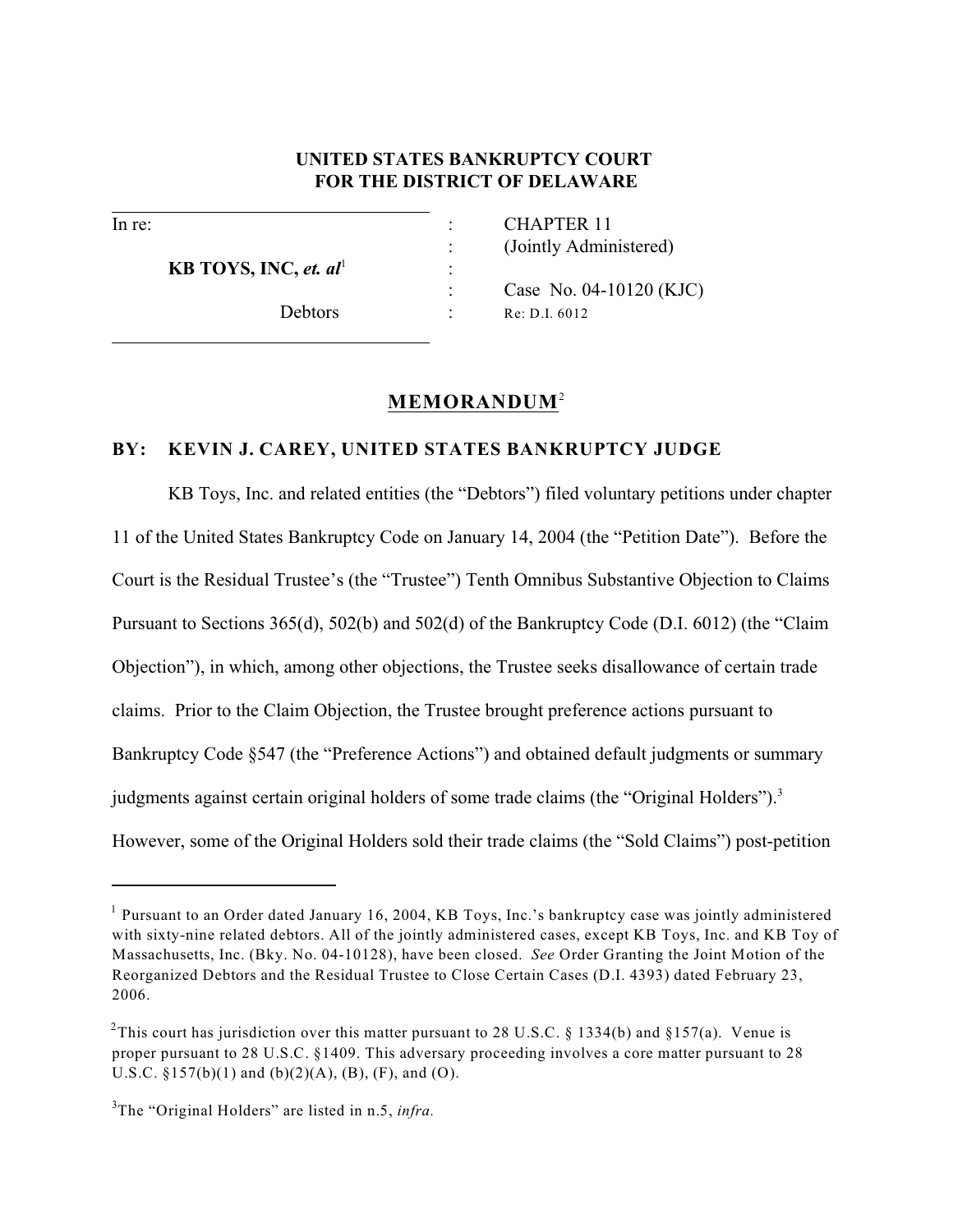to ASM Capital, L.P. and ASM Capital II, LLP (together referred to as "ASM"). The Trustee seeks to disallow these Sold Claims pursuant to Bankruptcy Code §502(d), although the Preference Action judgments are against the Original Holders and the Sold Claims are now owned by ASM. For the reasons set forth below, the Trustee's Claim Objection to the Sold Claims will be sustained.

#### Undisputed Facts

On the Petition Date, the Debtors filed voluntary petitions for relief under chapter 11 of the Bankruptcy Code, then liquidated substantially all of their assets. On August 18, 2005, this Court entered an order (the "Confirmation Order")(D.I. 2981) confirming the Debtors' First Amended Joint Plan of Reorganization Proposed by the Debtors and the Official Committee of Unsecured Creditors Under Chapter 11 of the Bankruptcy Code (the "Plan")(D.I. 2554).<sup>4</sup> The Plan, which became effective on August 29, 2005, established the KBTI Trust, in accordance with the Residual Trust Agreement, and the Trustee was appointed by the Residual Trust Advisory Board. (*See* Confirmation Order at ¶L). The KBTI Trust was authorized to liquidate, collect and maximize the value of certain assets, as well as investigate and pursue avoidance actions and other claims for the benefit of creditors.(*See* Plan, Article V).

On March 15, 2004, the debtors each filed a Statement of Financial Affairs ("SOFA")(*See* D.I. 473 - 501) pursuant to Code  $\S 521(a)(1)(B)(iii)$ . Question 3 of the SOFA asks the debtor to identify all payments made within 90 days immediately proceeding the commencement of the case (the "Preference Section"). The Preference Section in the SOFA for

 $4$ The Plan was proposed by and effective as to all of the Debtors except BrainPlay.com, Inc. (Bky. No. 04-10131).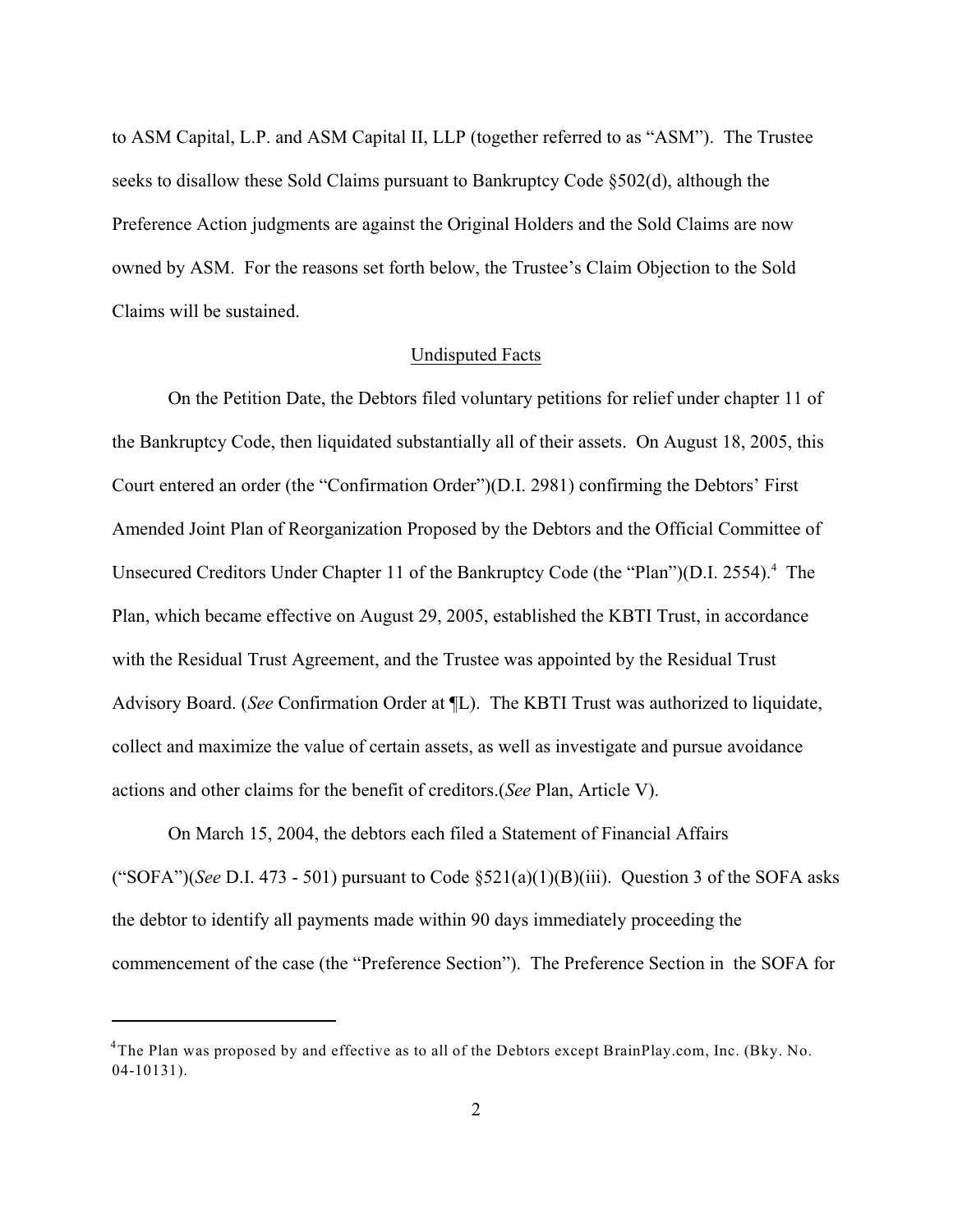most of the related debtor entities states:

All disbursements made to creditors for 90 days prior to the commencement of the Chapter 11 case were processed through the Debtors' consolidated and centrally maintained cash management system maintained by KB Toys of Massachusetts, Inc. Therefore, these payments have been described and presented on the Statement of Financial Affairs of KB Toys of Massachusetts, Inc. (Case #04-10138 (JBR)).

(*See, e.g.*, D.I. 473). Exhibit 3A attached to the SOFA for KB Toy of Massachusetts, Inc., also filed on March 15, 2004, contains a list of creditors who received potentially avoidable transfers during the preference period. (*See* D.I. 481). All nine Original Holders of the Sold Claims are listed on Exhibit  $3A$ <sup>5</sup>

ASM purchased the Sold Claims from the Original Holders between April 7, 2004 and

May 18, 2007.<sup>6</sup> Pursuant to Rule 3001(e) of the Federal Rules of Bankruptcy Procedure, ASM

filed notices of assignment for eight of the Sold Claims. Four of the assignment agreements

dated after May 3, 2004 contain indemnification clauses; five of the assignment agreements

dated on or before May 3, 2004 do not.<sup>7</sup>

Between February 23, 2006 and May 16, 2008, the Trustee commenced adversary proceedings against the Original Holders. Between June 2, 2006 and June 1, 2009, the Trustee

<sup>&</sup>lt;sup>5</sup>The nine Original Holders listed in Exhibit 3A are: SPL Merchandising Inc. (Exhibit 3A, p. 760), Capitol Factors Inc. (c/o Accessory Times) (Exhibit 3A, p. 134), Natural Science Ind GPO (Exhibit 3A, p. 581), Liquidxs.com (Exhibit 3A, p. 500), HAS Sales & Marketing (Exhibit 3A, p. 394), Hubbard Security (Exhibit 3A, p. 410), Lee Middleton Original Dol (Exhibit 3A, p. 492), Haschel-Caribe Marketing & Distribution Co., Inc. (a/k/a Caribe Marketing & Sales) (Exhibit 3A, p. 135), Shaw Creations Inc. (Exhibit 3A, p. 737).

 $6$ ASM's contract does not indicate when ASM purchased the Accessory Times claim. However, it appears that it was on or before August 4, 2005, when ASM filed the Rule 3001(e) Notice.

<sup>&</sup>lt;sup>7</sup> Copies of the assignment agreements were attached as Exhibit A to the Trustee's Reply (D.I. 6057) and as Exhibit A to ASM's Memorandum of Law (D.I. 6084).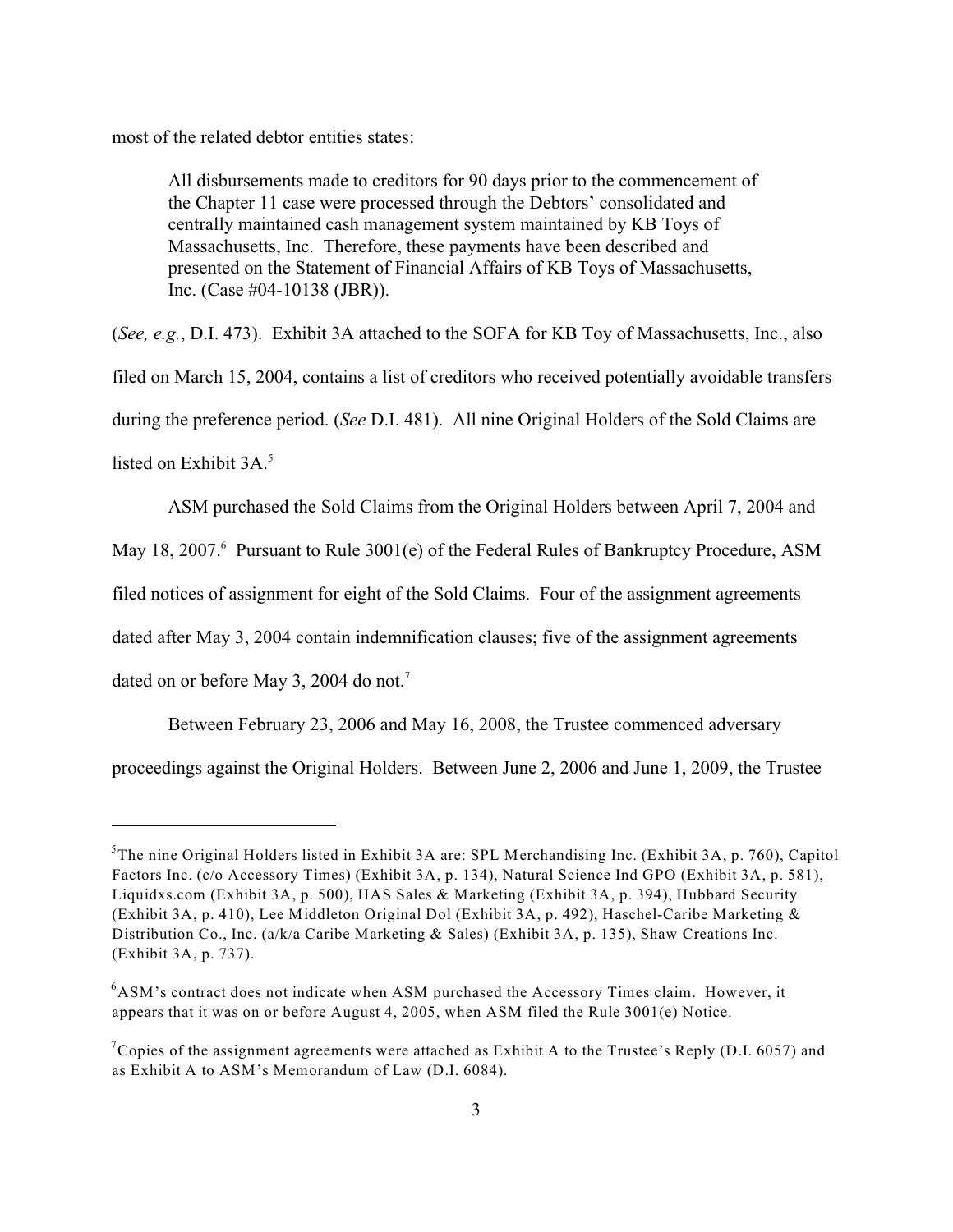obtained default judgments or summary judgments against the Original Holders based on their failure to answer or, having answered, failure to otherwise defend against the proceedings. ASM acquired eight of the Sold Claims before the Trustee commenced adversary proceedings. ASM acquired one of the Sold Claims (Liquidxs.com) after the Trustee had obtained a default judgment against Liquidxs.com. The transactions are illustrated in the chart that follows:

| <b>Original Holder</b>                     | Claim<br>Amount | Date Bought | <b>BR</b> 3001<br><b>Notices</b> | <b>Summons</b><br>Date | Judgment<br>Date | Indemnification<br>Clause |
|--------------------------------------------|-----------------|-------------|----------------------------------|------------------------|------------------|---------------------------|
| SPL Merchandising                          | \$73,030.00     | 4/7/2004    | 4/7/2004                         | 2/23/2006              | 6/16/2006        | No.                       |
| <b>Shaw Creations</b>                      | \$14,005.68     | 4/9/2004    |                                  | 5/16/2008              | 6/23/2008        | N <sub>0</sub>            |
| Haschel-Caribe Marketing<br>& Distribution | \$128,817.85    | 4/26/2004   | 4/26/2004                        | 6/22/2007              | 6/1/2009         | N <sub>o</sub>            |
| HAS Sales & Marketing                      | \$118,813.48    | 4/29/2004   | 4/29/2004                        | 2/23/2006              | 6/9/2006         | N <sub>0</sub>            |
| <b>Hubbard Security</b>                    | \$2,340.50      | 5/3/2004    | 5/3/2004                         | 6/14/2006              | 9/22/2006        | No.                       |
| Natural Science Industries                 | \$77,676.38     | 1/17/2004   | 11/17/2004                       | 2/23/2006              | 6/6/2006         | Yes                       |
| Accessory Time Inc                         | \$64,440.00     | 8/4/2005    | 8/4/2005                         | 3/8/2006               | 6/2/2006         | Yes                       |
| Liquidxs.com                               | \$163,092.60    | 1/16/2007   | 1/16/2007                        | 2/23/2006              | 6/6/2006         | Yes                       |
| Lee Middleton Dolls                        | \$30,151.85     | 5/18/2007   | 5/22/2007                        | 2/20/2008              | 6/30/2008        | Yes                       |

On July 31, 2009, the Trustee filed the Claim Objection seeking disallowance of, among other claims, the Sold Claims pursuant to Bankruptcy Code §502(d). The face amount of the Sold Claims exceeds \$650,000. ASM filed a response on August 28, 2009, arguing that the Sold Claims are not subject to disallowance under Section 502(d) (D.I. 6023). The Trustee replied to ASM's Response on November 16, 2009, and ASM filed a Supplemental Response on November 24, 2009. On December 10, 2009, this Court held a hearing on the Claim Objection. On February 8, 2010, ASM filed an additional Memorandum of Law in support of its position.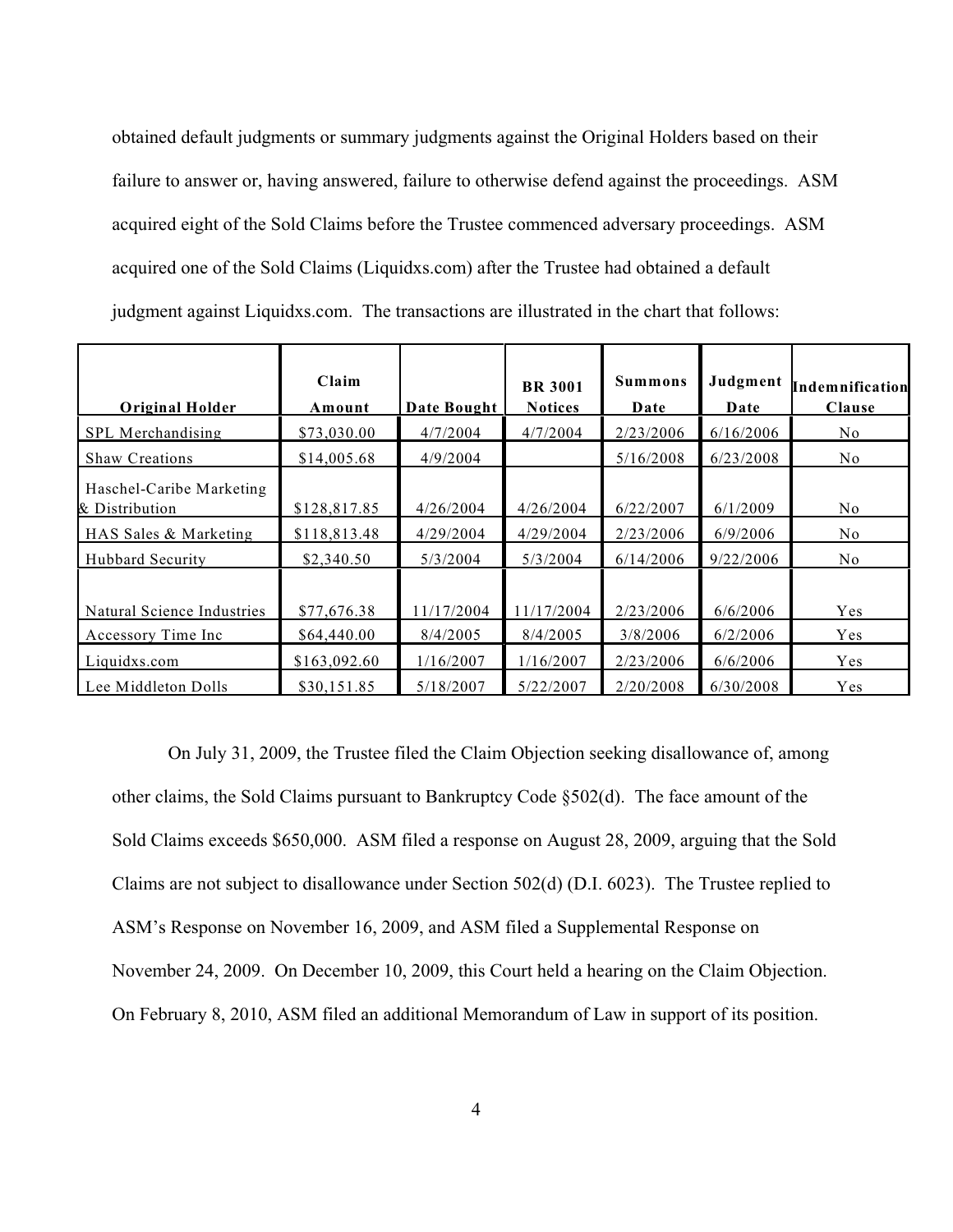#### Discussion

The issue before the Court is whether the purchaser of a trade claim holds the purchased claim subject to the same rights and disabilities, and is subject to Bankruptcy Code §502(d) challenge, as is the original holder of the claim.

## 1. Section 502(d)

When interpreting a section of the Bankruptcy Code, the rules of statutory construction require that "we begin by analyzing the statutory language, 'assuming that the ordinary meaning of that language accurately expresses the legislative purpose.' We must enforce plain and unambiguous statutory language according to its terms." *Hardt v. Reliance Standard Life Ins. Co.*, 130 S.Ct. 2149, 2156, 176 L.Ed.2d 998 (2010) (quoting *Gross v. FLB Fin. Serv., Inc.*, 557 U.S. 167, 129 S.Ct. 2343, 2350, 174 L.Ed.2d 119 (2009)); *Patel v. Attorney General of U.S.*, 599 F.3d 295, 298 (3d Cir. 2010).<sup>8</sup> "[W]here the statutory language provides a clear answer, [the analysis] ends there as well." *Hughes Aircraft Co. v. Jackson*, 525 U.S. 432, 438, 119 S.Ct. 755, 760, 142 L.Ed.2d 881 (1999); *Daniel S. v. Scranton School Dist.*, 230 F.3d 90, 97 (3d Cir. 2000)(same). We only look to the "legislative history if the statutory language is unclear." *Blum v. Stenson*, 465 U.S. 886, 896, 104 S.Ct. 1541, 1548, 79 L.Ed.2d 891 (1984).

Bankruptcy Code §502(d) provides in relevant part:

Notwithstanding subsections (a) and (b) of this section, the court shall disallow *any claim of any entity* … that is a transferee of a transfer avoidable under section … 547 … of this title, unless such entity or transferee has paid the amount, or

 $8$ When interpreting the statutory provisions under dispute, we begin by looking at the terms of the provisions and the 'commonsense conception' of those terms." *Carachuri-Rosendo v. Holder*, 130 S.Ct. 2577, 2585, 177 L.Ed.2d 68 (2010) ((quoting *Lopez v. Gonzales*, 549 U.S. 47, 53, 127 S.Ct. 625, 629, 166 L.Ed.2d 462 (2006)).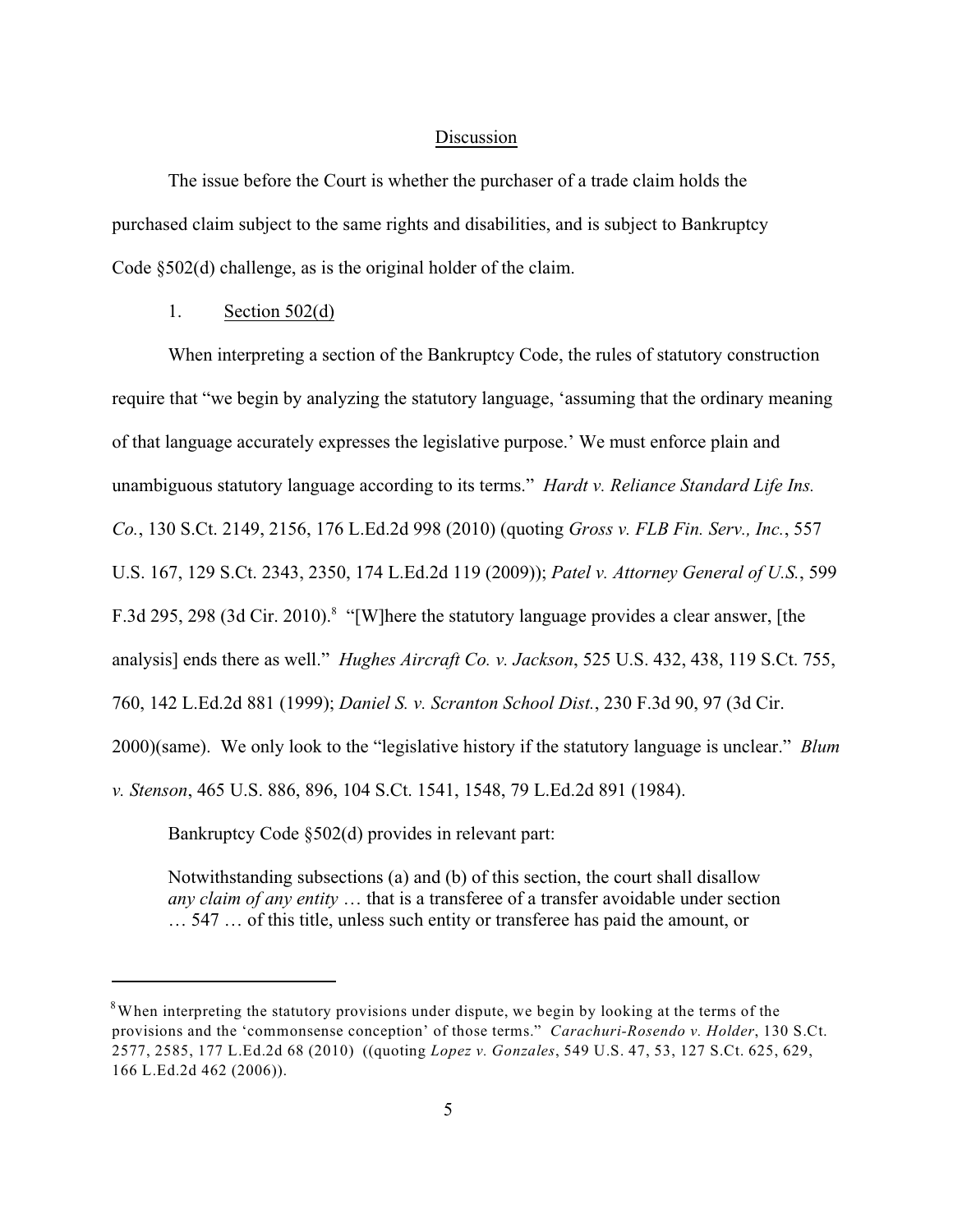turned over any such property, for which such entity or transferee is liable under section 522(i), 542, 543, 550, or 553 of this title.

11 U.S.C. §502(d) (emphasis added). At issue is the meaning of the phrase "any claim of any entity." The Trustee argues that the statute says "claim," not "claimant;" and, therefore, §502(d) should be interpreted to mean a disability accompanies the claim through its journey into the hands of others. ASM argues that "any claim of any entity" means only the "claimant," and, consequently, the disability rests with the original claimant.

Differences of opinion exist about the "plain meaning" of §502(d). *Compare Enron Corp. v. Avenue Special Situations Fund II, LP (In re Enron Corp.)*, 340 B.R. 180, 194 (Bankr.S.D.N.Y. 2006) ("*Enron I*") ("This statutory reference [§502(d)] is to *any claim*.") (emphasis in original), and *In re Metiom, Inc.*, 301 B.R. 634, 642-43 (Bankr.S.D.N.Y. 2003) ("[T]he statute's plain meaning actually supports the Trustee's position. Section 502(d) disallows the *claim* unless the entity that held the claim when it received an avoidable transfer pays the amount for which it is liable.") (emphasis in original) with *Enron Corp. v. Springfield Associates, LLC (In re Enron Corp.),* 379 B.R. 425, 443 (S.D.N.Y. 2007) ("*Enron II*") (vacating and remanding the Bankruptcy Court's decision in *Enron I*) ("The plain language of section 502(d) focuses on the *claimant* as opposed to the *claim* [emphasis added]" and holding that whether a disability travels with a transferred claim depends upon whether the transfer is a "sale" (no disability) or an "assignment" (disability)).

#### 2. The Parties' Arguments

In the case before me, the Trustee makes three arguments in support of his Objection. First, in accordance with *Enron II*, the Trustee argues that the claims transferred to ASM were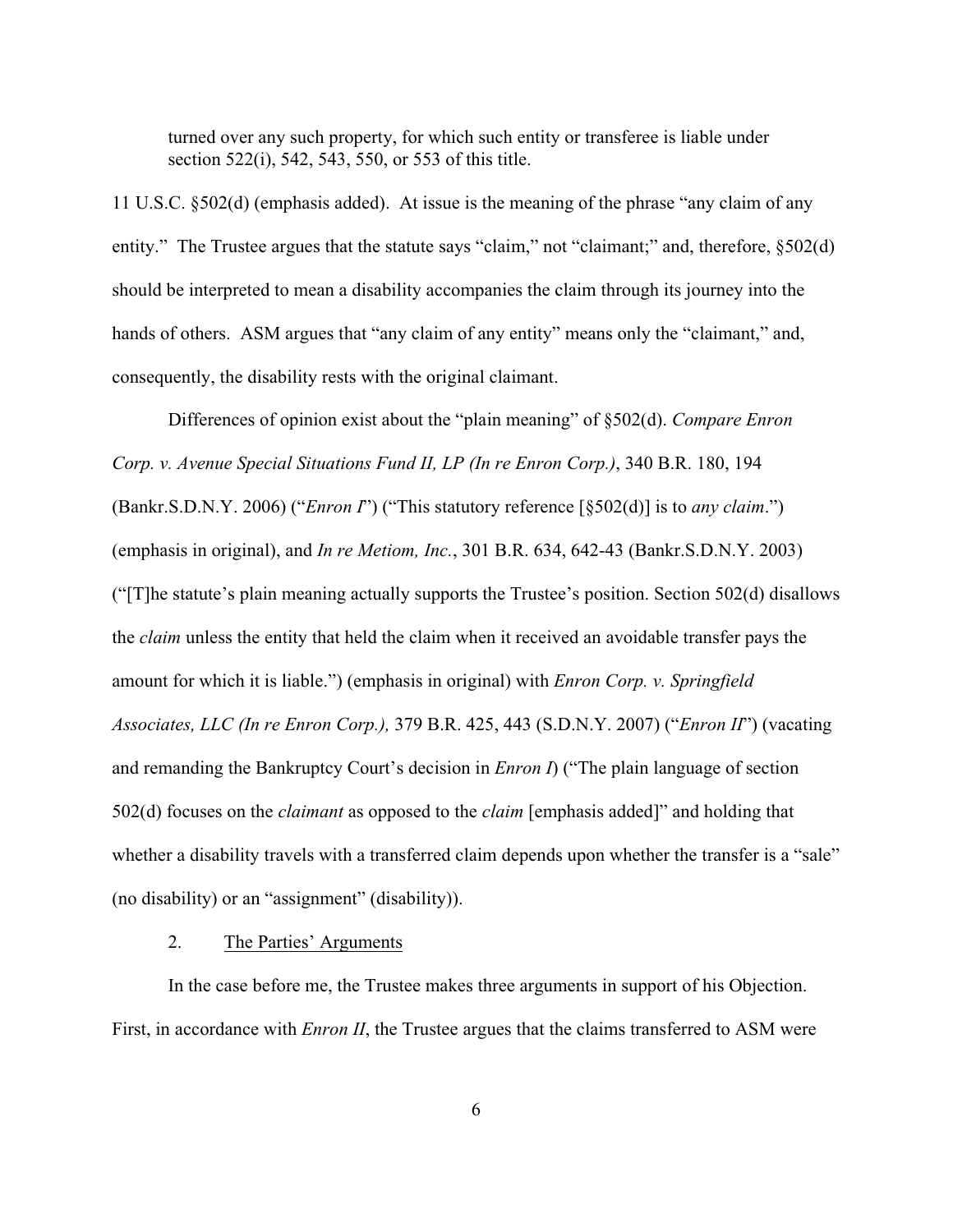*assignments* and, therefore, the claims should be disallowed. Second, the Trustee argues that KB Toys' Statement of Financial Affairs gave ASM constructive knowledge, if not actual knowledge, of the preferential transfers. Such knowledge is evidence that ASM did not purchase the claims in good faith and, therefore, the claims should be disallowed. Third, the Trustee questions *Enron II*'s analysis and its policy concerns.

ASM makes two primary arguments in defense of its claims. First, in accordance with *Enron II*, ASM asserts that the claims at issue were transferred by "sales" and not "assignments." ASM argues that the parties' intent to "sell" the claims outweighs the fact that the documents used in the claim transfer were titled "Assignment Agreement" and referred to the parties as "assignor" and "assignee." ASM also argues that "assignment" and "sale" are often used interchangeably in such claim transfer agreements, although claim transfer agreements are always "sales."

Second, again relying on the reasoning of the court in *Enron II*, ASM also argues that the plain language of §502(d) dictates focus on the claimant, not the claim. ASM contends that disallowance is a personal disability of the claimant and, to the extent the Trustee has valid judgments against the Original Holders, the Trustee may preclude the Original Holders from participating in a distribution on account of any additional claims they may assert. However, any personal disabilities are not transferred to, and cannot be asserted against, ASM.

I agree with the analysis and conclusions of the courts in *Metiom* and *Enron I*, discussed in more depth below: the plain language, legislative history, and decisional law support the view that a claim in the hands of a transferee has the same rights and disabilities as the claim had in the hands of the original claimant. Disabilities attach to and travel with the claim.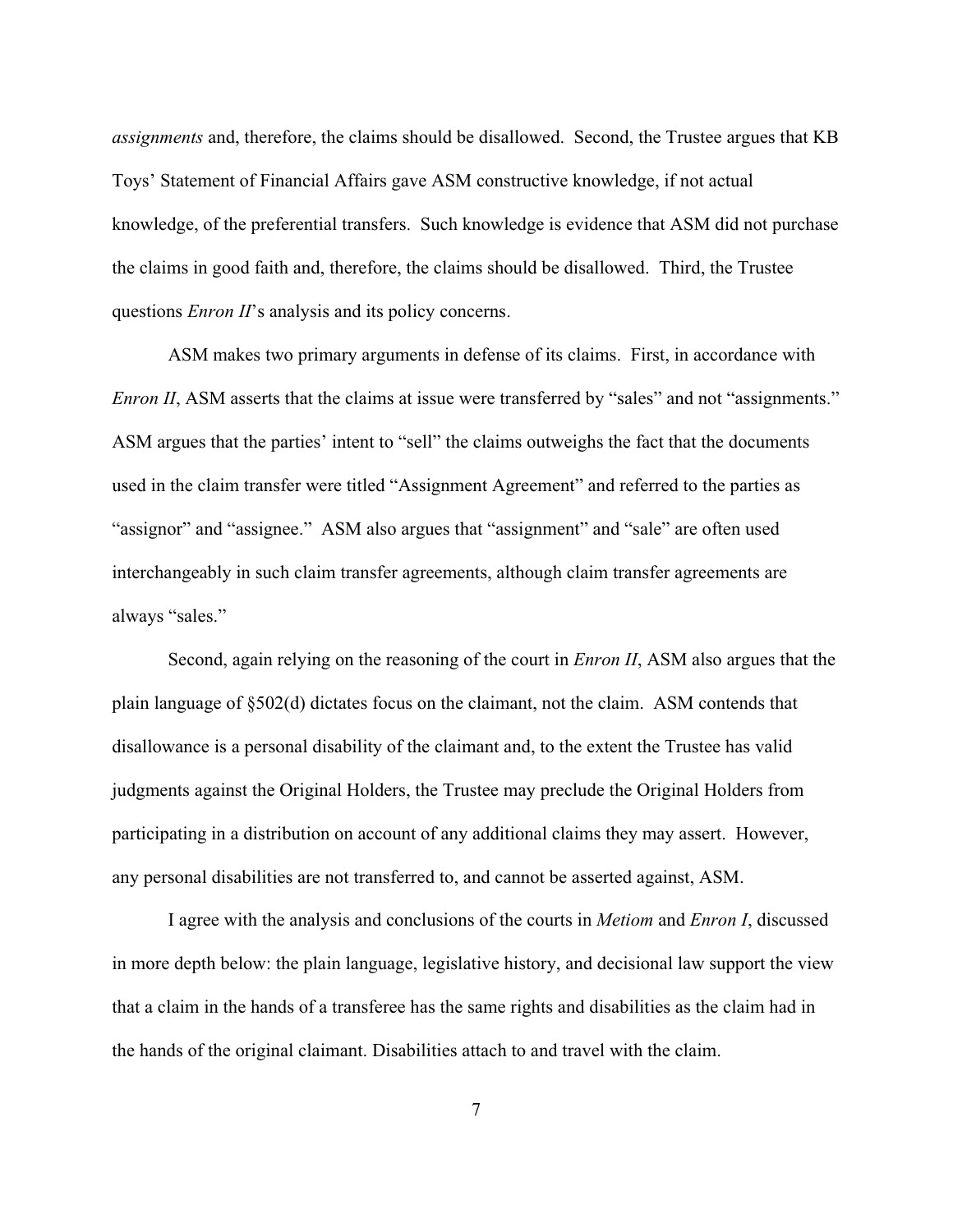## 3. Legislative History

In light of the debate over the clarity of the statutory language of §502(d), it is helpful to explore the origins of §502(d). The legislative history reveals that "subsection [502](d) is derived from present law." *Id*. The "present law" from which §502(d) is derived is §57g of the Bankruptcy Act of 1898 (repealed 1978) (the "Bankruptcy Act"). *See In re America West Airlines, Inc.*, 217 F.3d 1161, 1168 (9<sup>th</sup> Cir. 2000) (stating "the predecessor to  $\S 502(d)$  [is] §57(g) of the Bankruptcy Act"); *Enron I,* 340 B.R. at 197-98 (quoting 4 Collier on Bankruptcy, ¶ 502.LH[7] at 99-100 (It is established that "[s]ection 502(d) is drawn from Section 57g of the 1898 Bankruptcy Act, … Section 57g did not deal with proof of claims but rather with their allowance, i.e. their right to share in the debtor's assets within the distributive scheme of the statute. Section 502(d) has the same focus.")).

Section 57g of the Bankruptcy Act provided:

The claims of creditors who have received or acquired preferences, liens, conveyances, transfers, assignments or encumbrances, void or voidable under this title, shall not be allowed unless such creditors shall surrender such preferences, liens, conveyances, transfers, assignments, or encumbrances.

Vol A COLLIER ON BANKRUPTCY App. Pt. 3(a), Bankruptcy Act of 1898, Section 57g (11 U.S.C. §93) (Alan N. Resnick & Henry J. Sommer eds.,  $16<sup>th</sup>$  ed.). In other words, the claims of creditors who received avoidable transfers (preferential or otherwise) were not allowed until the transfers were surrendered to the estate. Section 57g established the basis for allowance or disallowance of particular *claims*. This supports the interpretation of §57g's statutory successor similarly: disabilities travel with claims. Section 502(d) "requires disallowance of a claim of a transferee of a voidable transfer in toto if the transferee has not paid the amount or turned over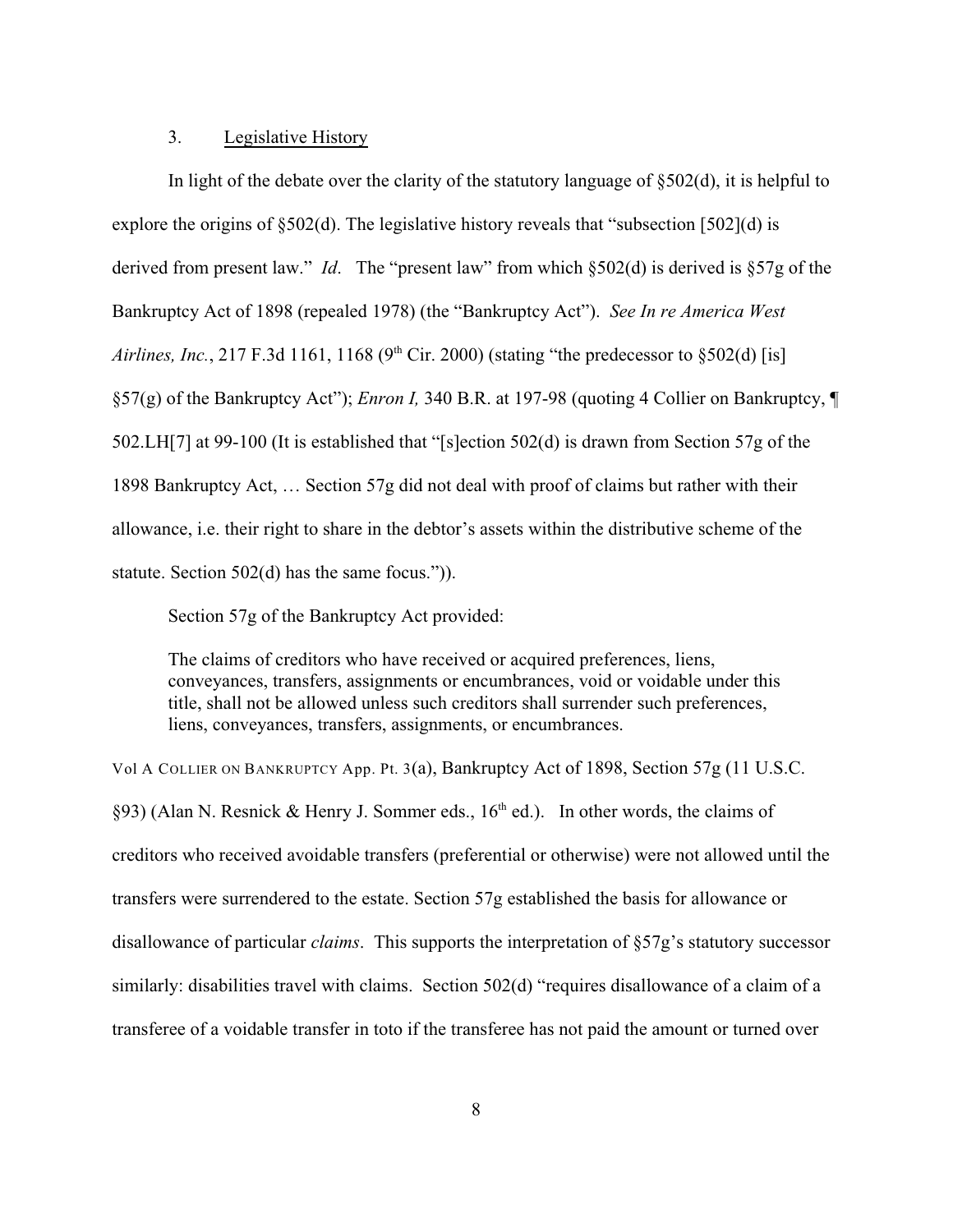the property received as required under the sections under which the transferee's liability arises." HR Report No. 595, 95<sup>th</sup> Cong, 1<sup>st</sup> Sess 354 (1977); S Rep No. 989, 95<sup>th</sup> Cong, 2d Sess 65 (1978).

#### 4. Case Law

In 1902, the Eighth Circuit Court of Appeals considered application of section 57g of the Bankruptcy Act to a claim objection, and decided that:

The disqualification of a claim for allowance created by a preference inheres in and follows every part of the claim, whether retained by the original creditor or transferred to another, until the preference is surrendered.

*Swarts v. Siegel*, 117 F. 13, 15 (8<sup>th</sup> Cir. 1902). In that case, a bank held the debtor's promissory note of \$25,000, upon which a third party, F. Siegel & Bro. ("Siegel"), "had indorsed their names before the notes were discounted for the purpose of giving [the debtors] credit, so that they became accommodation makers thereon." *Id*. at 14. Within four months prior to the debtor's bankruptcy filing, the debtor paid \$14,600 to the bank on account of its obligation under the note. *Id*. Siegel's indorsement allowed the bank to collect the balance due, including interest, (\$10,535.46), from Siegel. *Id*. Thus, Siegel stepped into the shoes of the bank and became a creditor of the debtor's bankruptcy estate for \$10,535.46 via subrogation. *Id*. at 15 (citing section 57i of the Bankruptcy Act). The Court wrote: "one who holds the rights or claims of another by subrogation takes them subject to the limitations and disqualifications attached to them in the hands of his predecessor." *Id.*

Therefore, stepping into the shoes of the bank posed a problem for Siegel because the bank had an unpaid preference judgment against it. *Id*. at 14 (stating "[t]he preference, amounting to \$14,600, which the court required the claimants to repay, is the same preference,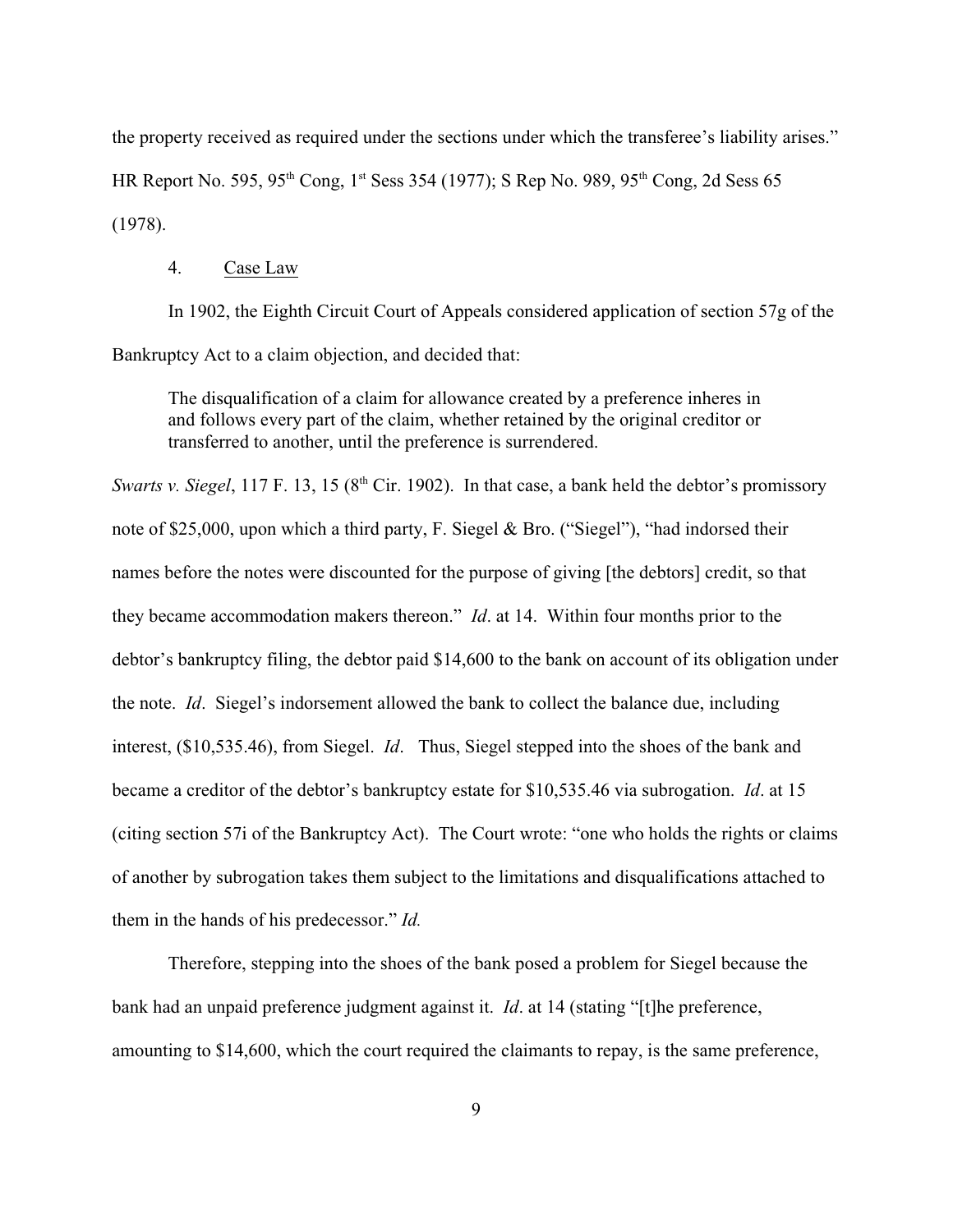and results from the same payments, which the [bank] has been required to surrender as a condition of the allowance of its claim against the estate of this bankruptcy in Swarts v. Fourth Nat. Bank, 117 Fed. 1 [8<sup>th</sup> Cir. 1902]"). The issue before the *Swarts* Court was whether the bank's unpaid preference judgment followed the claim and blocked Siegel's right to recover payment from the estate on that claim.

The Eighth Circuit held that it did, stating "[t]he result is that the claim of F. Siegel  $\&$ Bro. against the estate of the bankrupt cannot be lawfully allowed unless … the sum of \$14,600 is paid back to the trustee either by the Fourth National Bank of St. Louis or by Siegel." *Id*. at 20. The Court noted that, as a surety, Siegel did not pay the bank voluntarily to relieve the bankrupt from liability, "but to buy the claim of the bank against [the debtor]." *Id.* at 16. The *Swarts* Court then wrote that "[Siegel's] only claim is for the amount the bankrupt owes upon the notes, and they take this claim subject to its disqualification in the hands of its former holder, the bank. It cannot be allowed until the preference . . . has been restored to the trustee." *Id.*

Other circuit court decisions after *Swarts* applied the same reasoning. In *Goldie v. Cox*, the Eighth Circuit held "[a]n assignee stands in the shoes of the assignor and subject to all equities against the assignor [and] [u]nless these claims . . . can be allowed to the claimant, the assignee would fare likewise." *Goldie v. Cox*, 130 F.2d 695, 720 (8<sup>th</sup> Cir. 1942) (citing *Fidelity Mut. Ins. Co. v. Clark*, 203 U.S. 64, 74, 27 S.Ct. 19, 51 L.Ed. 91 (1906)). In *Dorr Pump & Mfg. Co.*, the Seventh Circuit held that stockholders, who made payments to wage earners in exchange for assignments of their rights against the estate, stood "in the shoes of the wage earners." *Dorr Pump & Mfg. Co v. Heath et al. (In re Dorr Pump & Mfg. Co.)*, 125 F.2d 610, 611 (7<sup>th</sup> Cir. 1942).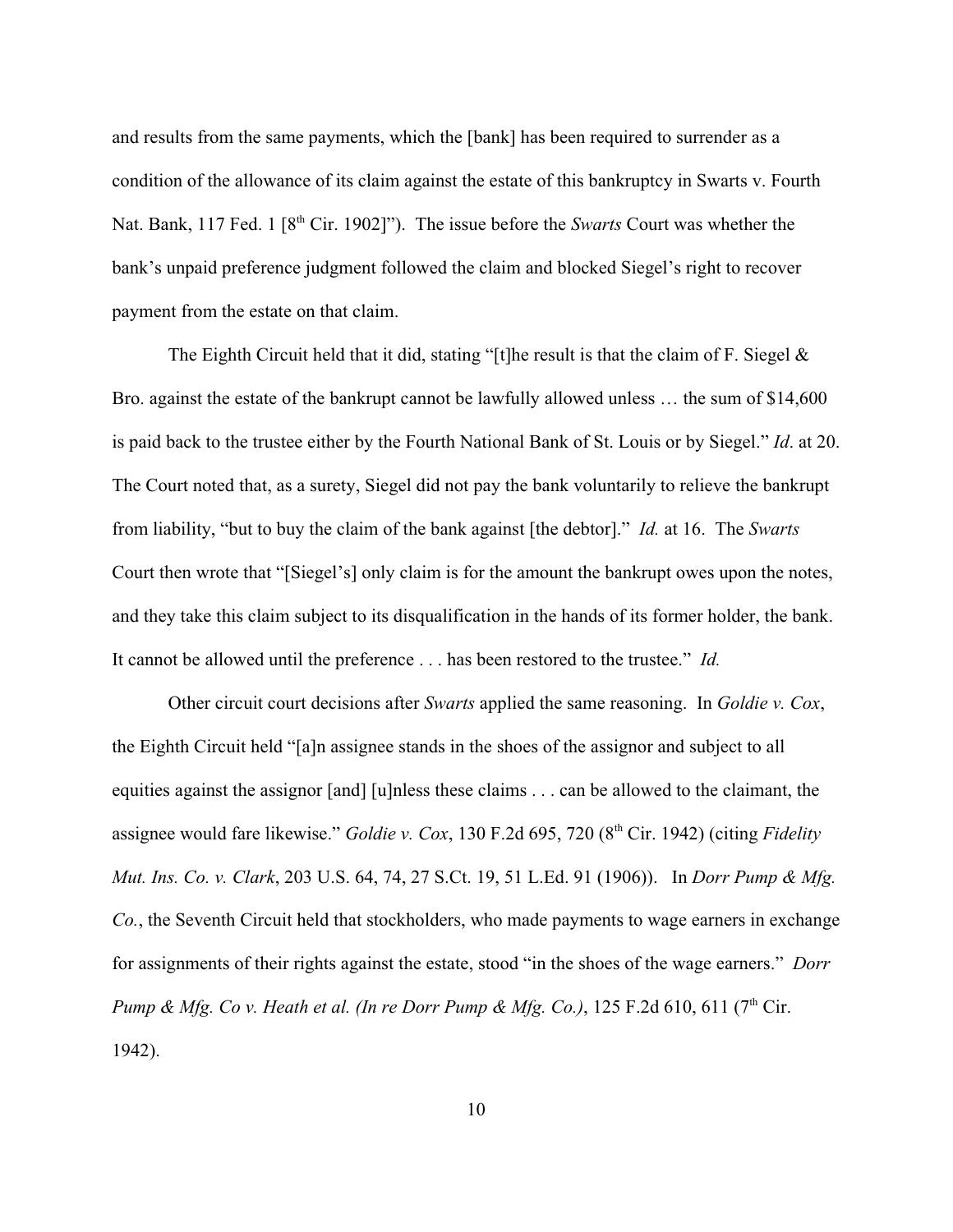Decisional law following the enactment of the Bankruptcy Code continued to interpret the rights of transferees as subject to the equities and burdens of the transferor. Incorporation by Congress of the former disallowance provision into the Code is significant and, unless it can be inferred that Congress intended clearly to change a provision of the existing law (such as through an explicit change in the language of the statute or a statement in legislative history), prior case law interpreting the provision is still valid law. *See Dewsnup v. Timm*, 502 U.S. 410, 419 112 S.Ct. 773, 116 L.Ed.2d 903 (1992) ("When Congress amends the bankruptcy laws, it does not write 'on a clean slate.' *See Emil v. Hanley [(In re John M. Russell, Inc.)]*, 318 U.S. 515, 521, 63 S.Ct. 687, 690-691, 87 L.Ed. 954 (1943). Furthermore, this Court has been reluctant to accept arguments that would interpret the Code, however vague the particular language under consideration might be, to effect a major change in pre-Code practice that is not the subject of at least some discussion in the legislative history.").

Recent bankruptcy court decisions in the Southern District of New York have espoused a view consistent with pre-Code case law. In *Metiom*, one of the issues before the Court was whether a claim may be disallowed in the hands of a transferee if the transferor received an avoidable transfer at the time it held the claim. *In re Metiom, Inc.*, 301 B.R. 634, 642-43 (Bankr. S.D.N.Y. 2003). The Court held that:

[S]ection 502(d) disallows the claim unless the entity that held the claim when it received an avoidable transfer pays the amount for which it is liable. The claim and the defense to the claim under §502(d) cannot be altered by the claimant's subsequent assignment of the claim to another entity … that has not received an avoidable transfer. . . . The assignment should not, and does not, affect the debtor's rights vis a vis the claim; it is incumbent, instead, on prospective assignees to take into account possible claim defenses when they negotiate the terms of their assignments.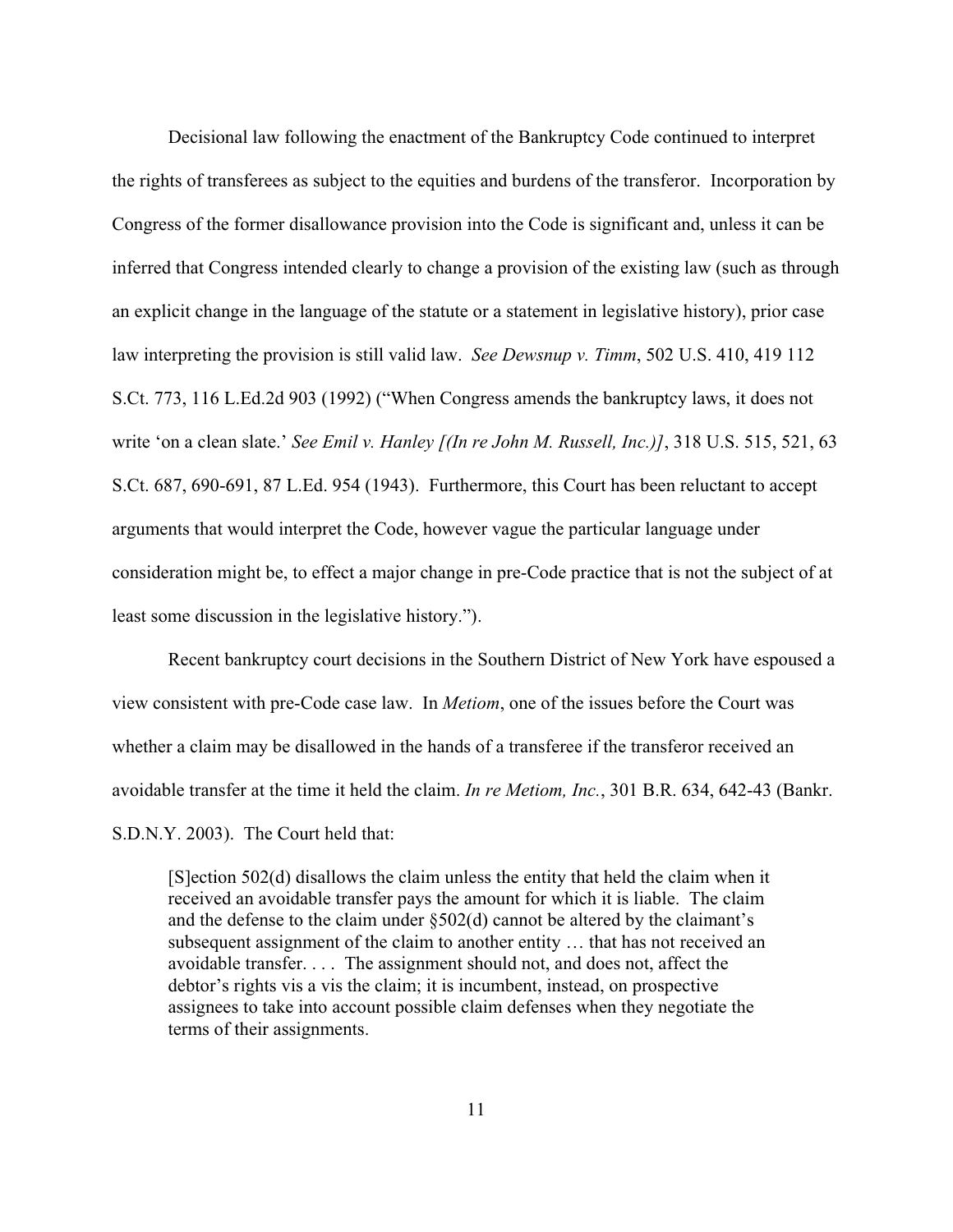*Id.* at 643. The Court further noted that "[t]he case most directly on point stated the rule over a century ago" and cited to *Swarts*. *Id.* The *Metiom* Court also decided:

This reading of section 502(d) conforms with the established rule that the assignee of a non-negotiable instrument is subject to all of the equities and burdens that attach to the property assigned, because the assignee receives no more than the assignor possessed.

*Id.*

In *Enron I*, the Bankruptcy Court held that "bank-loan claims, which were transferred by the original holder of the claims, who is alleged to have received avoidable transfers, [are subject] to disallowance under §502(d) of the Bankruptcy Code in the hands of a transferee." *Enron I*, 340 B.R. at 210. In that case, the debtor brought preference and fraudulent conveyance actions against Fleet National Bank ("Fleet") and other lenders. *Id*. at 184-85. After the bankruptcy filing, but prior to commencement of the avoidance actions, Fleet transferred the claims to other entities. *Id.* The debtor filed an adversary complaint against the claim purchasers under Bankruptcy Code §502(d) to disallow the transferred claims. *Id.* The claim purchasers moved to dismiss the complaint, arguing that the language of §502(d) did not apply to them because (among other things) "the purpose of §502(d) is not to punish, but to coerce the holder of the claim, which itself holds a voidable transfer, to comply with judicial orders requiring it to return the avoidable transfer."*Id.* at 189. Therefore, they argued, §502(d) applies only to the party who received the avoidable transfer because *that party* can decide whether "to return the smaller amount of the avoidable transfer to the debtor in exchange for allowance of their larger claims."<sup>9</sup> Id.

<sup>&</sup>lt;sup>9</sup>The claim purchasers in *Enron* also argued that  $\S502(d)$  did not apply to them because the avoidance action against Fleet was still pending. They argued that the plain language of §502(d) intended to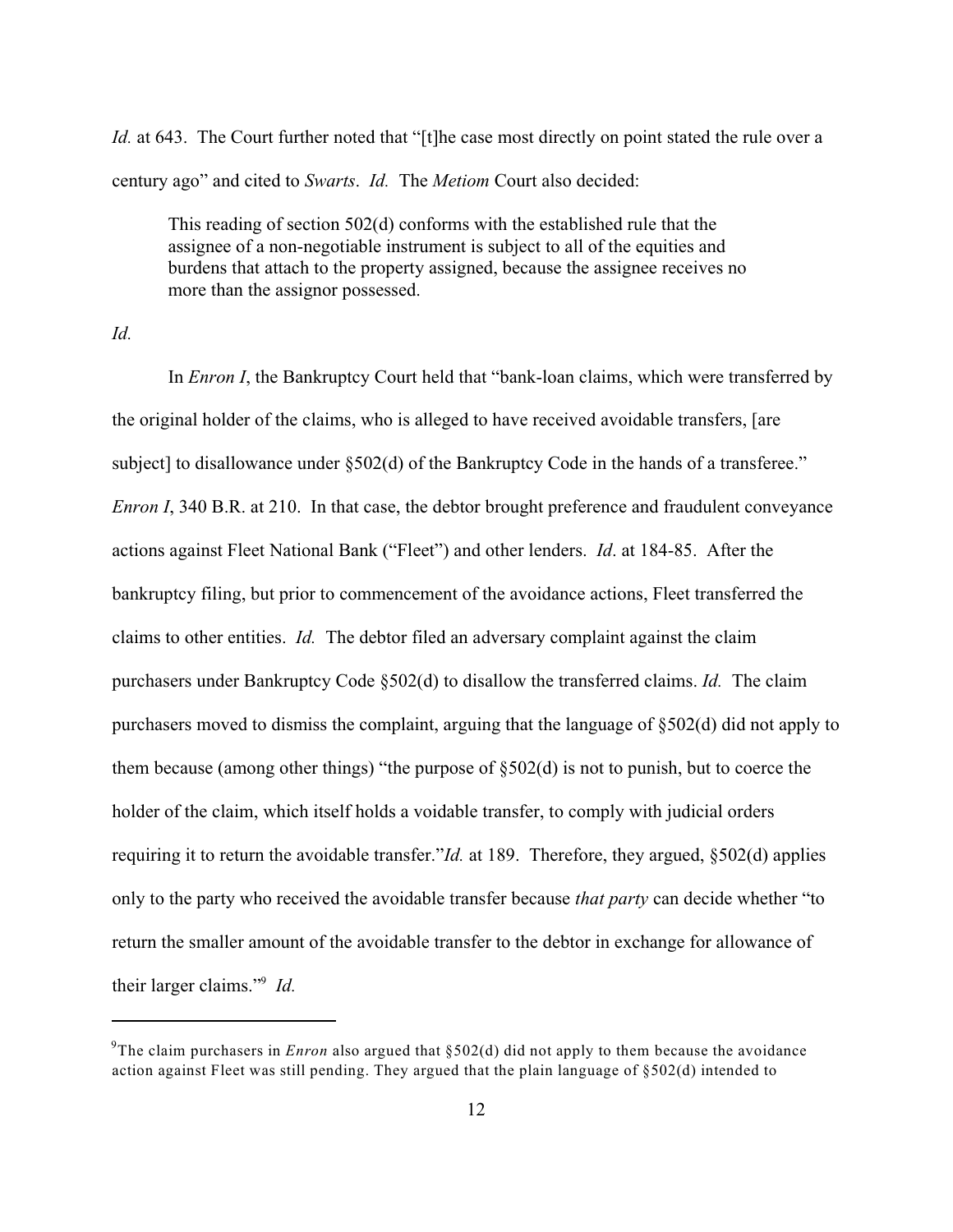The *Enron I* Court reviewed carefully the language and legislative history of §502(d), as well as existing case law, and concluded:

[T]he transfer of a claim subject to a section 502(d) disallowance in the hands of the transferor remains subject to disallowance in the hands of transferee. . . . The claim and the section 502(d) disallowance defense are linked, and such relationship is not severed by a transfer.

*Id*. at 183-84. Agreeing with the *Metiom* Court, the *Enron I* Court decided that §502(d) is, in

essence, an affirmative defense to a claim and an affirmative defense is not destroyed by a

transfer of the claim. *Id.* at 198. The Court further noted that the Federal Rules of Bankruptcy

Procedure supported this result:

[T]here is no basis to find or infer that a transferee should enjoy greater rights than the transferor. On the contrary, Bankruptcy Rule  $3001(e)(2)$  regarding the "transfer of claim" states that ". . .the transferee shall be *substituted* for the transferor. [Fed.R.Bankr.P.] §3001(e)(2) (emphasis added). "Substitute" means "one who stands in another's place." BLACK's LAW DICTIONARY 1470  $(8<sup>th</sup>$  ed. 2004). To "substitute" means . . . "to put or use in place of another." AMERICAN HERITAGE COLLEGE DICTIONARY 1377 ( $4<sup>th</sup>$  ed. 2002). Bankruptcy Rule 3001(e) supports that a transferee cannot assert greater rights than the original transferor.

*Id.* at 198-99. The *Enron I* Court noted additionally that case law "affirmed the principle that a

claim transfer does not change the nature of the claim in bankruptcy; rather it creates a

substitution of parties." *Id.* (citing *Carnegia v. Georgia Higher Educ. Assistance Corp.*, 691

F.2d 482, 483 ( $11<sup>th</sup>$  Cir. 1982)).

disallow a claim only *after* a judgment is entered requiring the entity to the return property under other sections of the Bankruptcy Code and that entity has failed to return the property. *Id.* at 186. The Court held that "a cause of action based on section 502(d) should not be dismissed even though the court has not yet adjudicated an avoidance action concerning the unrelated transactions because a debtor may, in the form of either an objection to a proof of claim or commencement of an adversary proceeding, use section 502(d) as a defense to the assertion of a claim." *Id*. at 183. *But see Guiliano v. Mitsubishi Digital Electronics America, Inc. (In re Ultimate Acquisition Partners, LP),* Adv. No. 11-52663, slip op. at 5-8 (Bankr.D.Del. May 1, 2012) (dismissing a §502(d) claim in the absence of judicial determination of liability for the preferential transfer).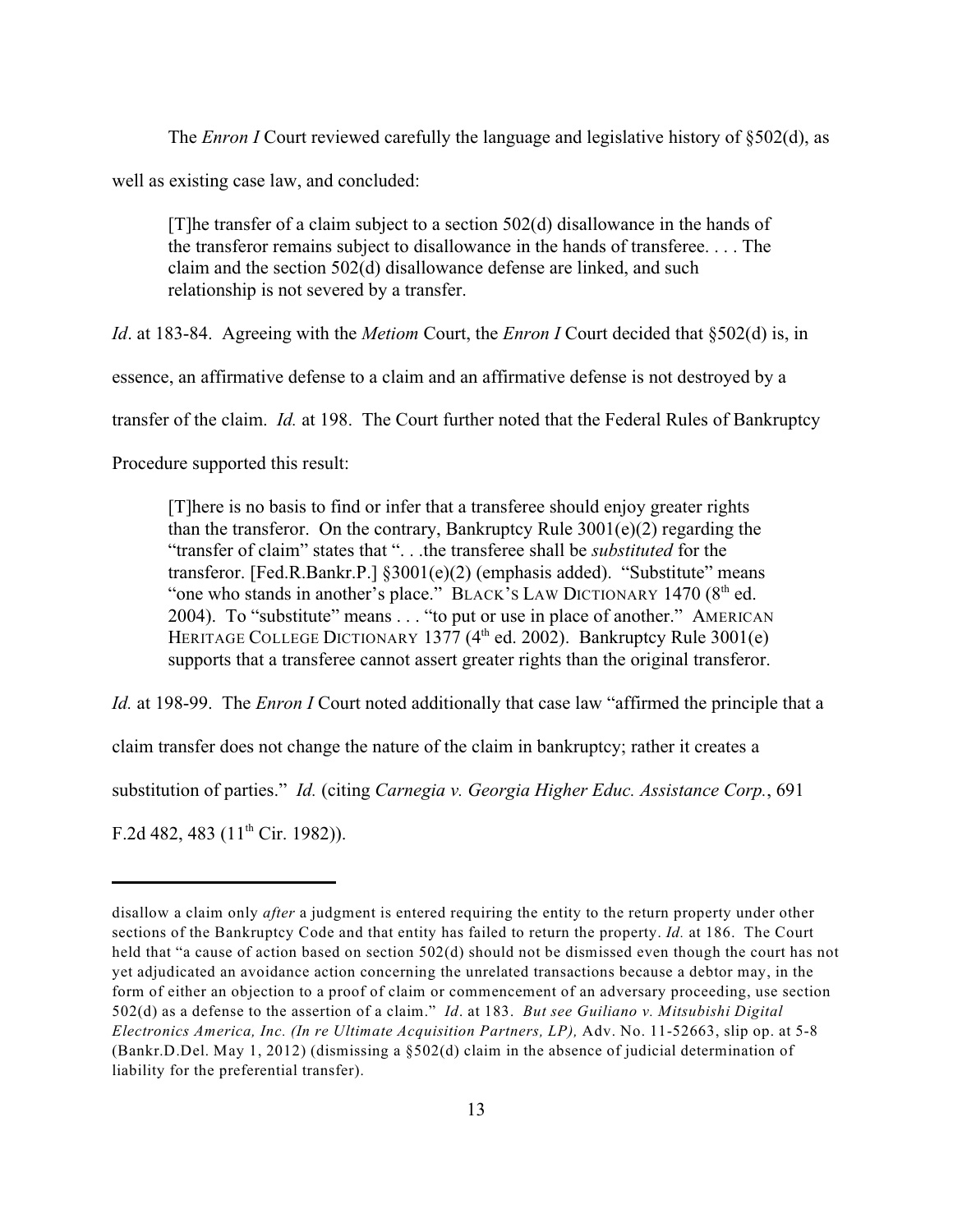Moreover, the *Enron I* Court considered the policy arguments advanced by both parties before it. The debtor argued that one of the consequences of shielding transferred claims from disallowance under §502(d) would be to encourage creditors to "wash" the claims free of any possibility of disallowance simply by transferring them. The claim purchasers argued that the debtor retained the ability to pursue the previous claim holder for recovery of the avoidable transfer. The Court wrote:

The policy underlying section 502(d) is that creditors who received avoidable transfers are not allowed to participate in a distribution from the debtor's estate and not entitled to make additional demands on the assets of the estate unless and until they turn over avoidable transfers to the estate. . . .

[A]llowing a transferred claim in the hands of the transferees from the transferors who received avoidable transfers and did not pay or turn over the avoidable transfer would seriously undercut the purpose and policy of section  $502(d)$ ... It would permit participants in the distribution process, where such is unwarranted until the underlying avoidance action is resolved and any payment to the estate, if due, is made.

*Id.* at 201. The *Enron I* Court also considered the claim purchasers' contention that "a judicial determination that the claims should be disallowed would seriously and needlessly undermine confidence in the system of post-petition transfers of claims and impact the liquidity of the market for post-petition transfers of claims." *Id.* at 202. The Court noted:

[P]articipants in the claims-transfer market are aware of, or should be aware of, the risks and uncertainties inherent in the purchase of claims against the debtors, including the possibility of claims being temporarily disallowed under section 502(d) unless and until their predecessors turn over the avoidance transfers. . . . The purchase of a claim, itself, evidences the transferee's willingness to assume the risks attendant to a bankruptcy proceeding.

# *Id.*

In *Enron II*, the district court vacated and remanded the bankruptcy court's decision in

*Enron I*. *Enron II*, 379 B.R. at 428. The *Enron II* Court found that "[t]he plain language of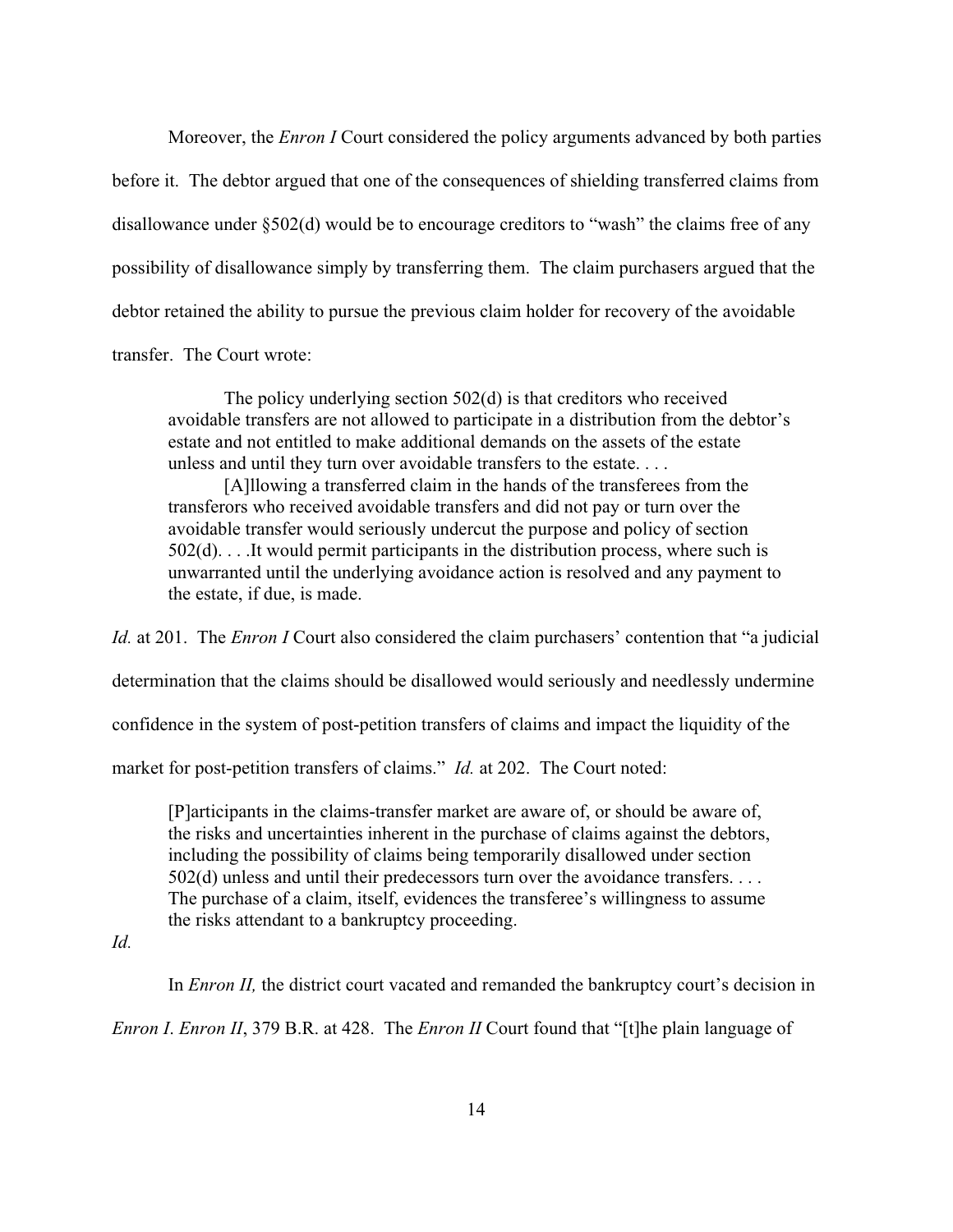section 502(d) focuses on the claimant as opposed to the claim and leads to the inexorable conclusion that disallowance is a personal disability of a claimant, not an attribute of the claim." *Id.* at 443.

The *Enron II* Court also determined that one of the main purposes of section 502(d),

namely to coerce the return of assets obtained by preferential transfer, "would not be served if a

claim in the hands of a claimant could be disallowed even where that claimant never received the

preference to begin with, and as a result, could not be coerced to return it." *Id.* at 443. The

Court further wrote:

[S]ection 502(d) was not intended to punish, but rather 'to give *creditors* an option to keep *their* transfers (and hope for no action by the trustee) or to surrender *their* transfers and *their* advantages and share equally with other creditors. Applying section 502(d) to purchasers of claims would be punitive because they have no option to surrender something they do not have, which means they have not personally obtained any advantage that they could surrender.

*Id.* at 443-444 (emphasis in original). The *Enron II* Court decided that the *Enron I* Court and

the *Metiom* Court should have distinguished between an claim *purchaser* and a claim *assignee*.

*Id.* at 445 (emphasis added). The *Enron II* Court noted that sales and assignments can have very

different consequences for the transferee:

[A]n assignee of a claim takes with it whatever limitations it had in the hands of the assignor. These principles are a corollary to the well-established doctrine of *nemo dat qui non habet:* an assignor cannot give more than he has. By contrast, these assignment law principles do not apply to sales. A purchaser does not stand in the shoes of the seller and, as a result, can obtain more than the transferor had in certain circumstances. [citing, for example, N.Y. U.C.C. §8-202(d) (stating that all defenses of the issuer of a security with enumerated exceptions, are "ineffective against a purchaser for value who has taken the security without notice of the particular defense." (emphasis added)).]

*Id.* at 435-36 (including n. 58, other footnotes omitted). Therefore, "[a] personal disability that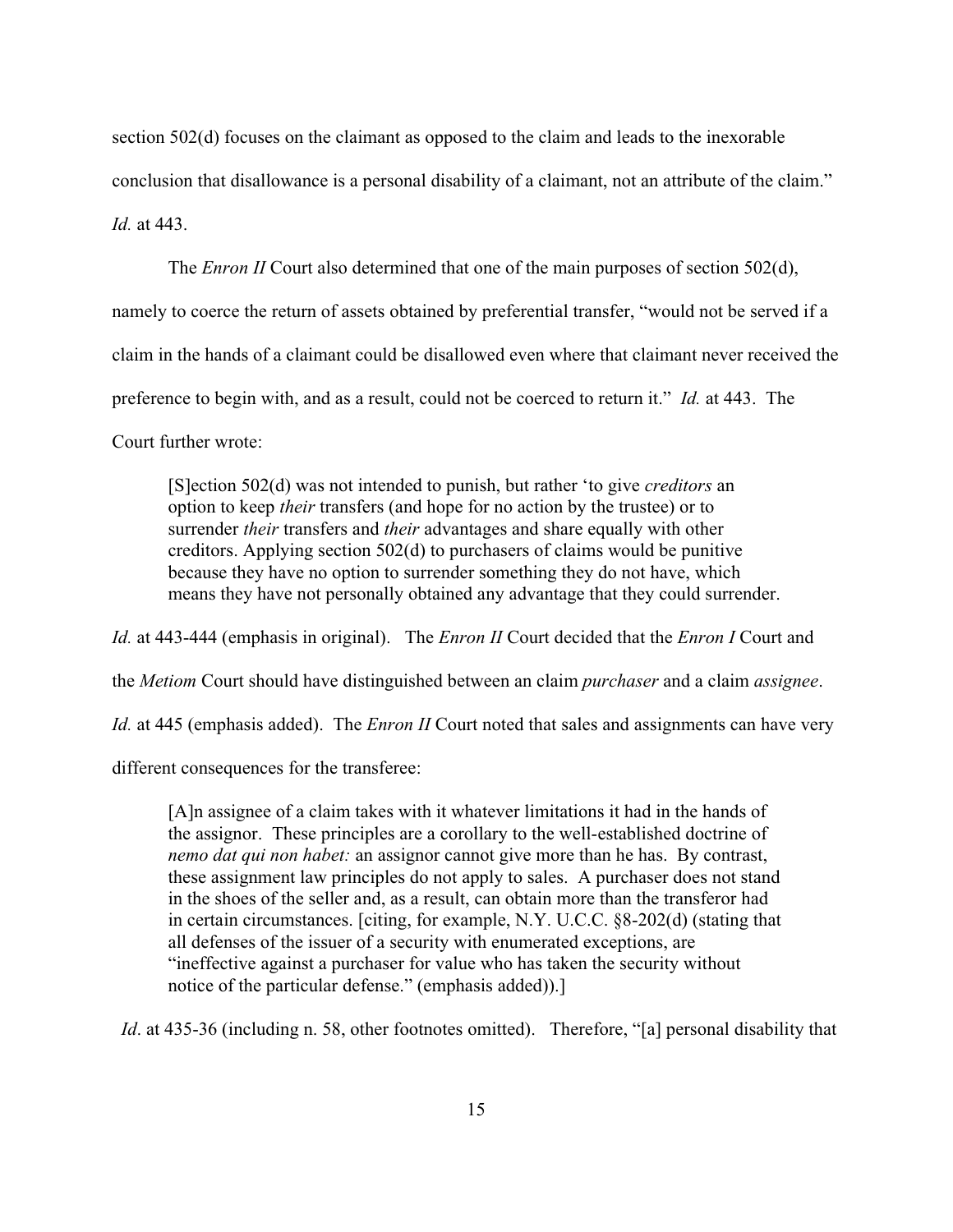has attached to a creditor who transfers its claim will travel to the transferee if the claim is *assigned*, but will not travel to the transferee if the claim is *sold*." *Id*. at 436 (emphasis in original). The *Enron II* Court remanded the case to the Bankruptcy Court to determine whether

the transfers were assignments or sales.<sup>10</sup>

The terms "assignment" and "sale" are not easily distinguishable. The Bankruptcy Code

does not define "sale" or "assignment," although the Code definition of "transfer" arguably

includes both.<sup> $11$ </sup> In this context, use of any distinction between the two terms has been widely

criticized.<sup>12</sup> According to the *Enron II* Court, how the parties characterize the transfer in the

*See, e.g.,* Adam J. Levitin, *Bankruptcy Markets: Making Sense of Claims Trading*, 4 BROOK. J. CORP. 12 FIN. & COM. L. 67, 92 (2009) ("The district court held that the answer depended on whether the claim was 'sold' or 'assigned,' a novel distinction that flew against the long-standing interchangeability of these terms in legal practice."); Jennifer W. Crastz, *Can a Claims Purchaser Receive Better Rights (Or Worse Rights) Than Its Transferor in a Bankruptcy?*, 29 CAL. BANKR. J. 365, 373 (2007) ("While the [*Enron II*] court went a long way to support the claims trading industry in terms of shielding buyers from liability for creditor misconduct, the district court created a new conundrum for the claims trading industry by turning its decision on the sale versus assignment analysis – terms that the financial world has always used interchangeably."); Tally M. Weiner & Nicholas B. Malito, *On the Nature of the Transferred Bankruptcy Claim*, 12 U. PA. J. BUS. L. 35, 49 (2009) ("The District Court's [*Enron II*] ruling is unusual . . . [because] it draws a distinction between the consequences of transferring a claim through a sale, as opposed to an assignment, that neither the parties that appealed to the District Court nor the amici curiae thought carried any significance."); Roger G. Jones & William L. Norton, III, NORTON CREDITORS' RIGHTS HANDBOOK § 8:8 *Theories on Lender Liability – Equitable Subordination* (2008) ("The [*Enron II* Court] recently held that equitable subordination will be effective against a transferee when received by pure assignment . . . but will generally be ineffective against a purchaser who takes by way of a sale. The court never explains the difference . . . and the case law does not bear out the distinction."); Kevin M. Lippman & Jay H. Ong, *Claims Trading: New York District Gets Bullish on Bankruptcy Claims Market,*, MUNSCH HARDT KOPF & HARR PC, Jan. 18, 2008, [www.munsch.com/newsstand/articles-82](http://www.munsch.com/newsstand/articles-82) ("The District Court's holding is

<sup>&</sup>lt;sup>10</sup>The *Enron II* Court considered the issue of whether disabilities follow the *claim* or the *claimant* with respect to both §502(d) disallowance and §510(c) equitable subordination. *Enron II*, 379 B.R. at 427-28.

 $^{11}$ 11 U.S.C. §101(54)(D) ("The term 'transfer' means ... (D) each mode, direct or indirect, absolute or conditional, voluntary or involuntary, of disposing of or parting with (i) property; or (ii) an interest in property.") According to Black's Law Dictionary, a "sale" is "the transfer of property or title for a price" (citing Uniform Commercial Code § 2-106(1)), while an "assignment" is "a transfer of rights or property." BLACK'S LAW DICTIONARY ( $9<sup>th</sup>$  ed. 2009) Therefore, a "transfer" of property can be either an assignment or a sale.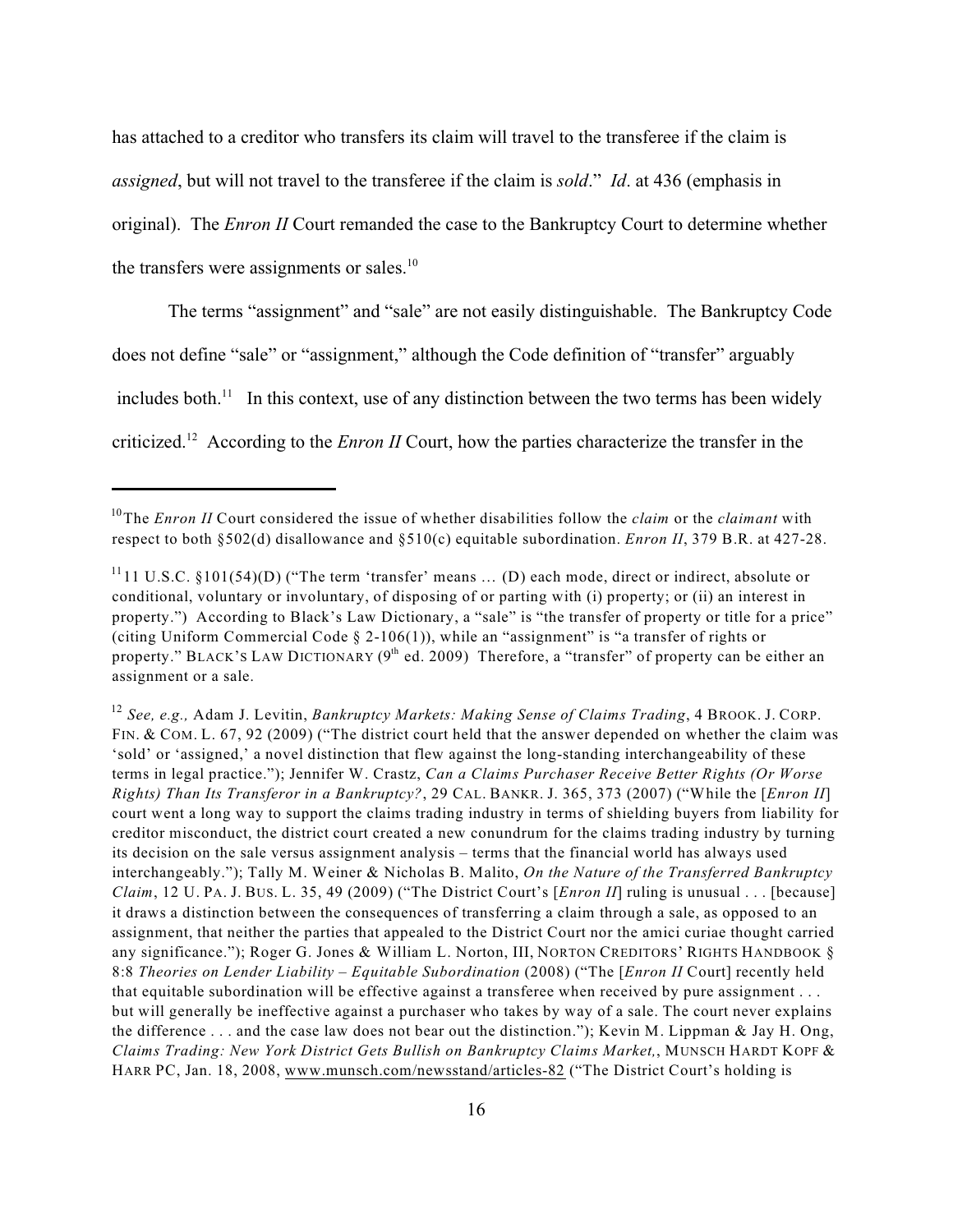transfer document is not relevant for purposes of a §502(d) analysis; rather, the legal effect of the document's provisions will determine whether a transfer is a "sale" or an "assignment." *Enron II*, 379 B.R. at 435 (stating the distinction "depend[s], not on the name by which it calls itself, but on the legal effect of its provisions."). Even if, for this purpose, there exists a clear and principled way to distinguish between an assignment and a sale, the exercise, in this context, is unhelpful and unrevealing of the appropriate outcome.

The *Enron II* Court opined that burdening the transferee of a claim with a disability imposed on a claim by the transferor would upset the distressed debt markets. *Enron II*, 379 B.R. at 448 (stating "[t]he unnecessary breadth of the Bankruptcy Court's decisions threatened to wreak havoc on the markets for distressed debt.").

Claims trading markets are as old as our nation. *See* Chaim J. Fortgang & Thomas M. Mayer, *Trading Claims and Taking Control of Corporations in Chapter 11*, 12 CARDOZO L. REV. 1, 25-27 (Oct. 1990) (discussing the purchase of Continentals (*i.e.,* debt securities issued by the states during the Revolutionary War to pay the colonies' soldiers and the farmers and merchants who supplied them) by early claims traders in anticipation of the federal government backing the states' debts). Policy makers specifically contemplated and addressed the transfer of claims in the provisions in the 1898 Act, which were carried forward into the current Bankruptcy

fraught with uncertainty . . . First, prior to this ruling by the District Court, participants in the claims trading market did not clearly differentiate in claims transfer documents whether the transaction was a sale or an assignment. Practically speaking, the participants considered those terms synonymous. Thus, reviewing the transfer documents to determine the intent of the parties may not end the inquiry. Second, the District Court failed to provide any clear guidance as to what constitutes a sale or an assignment.").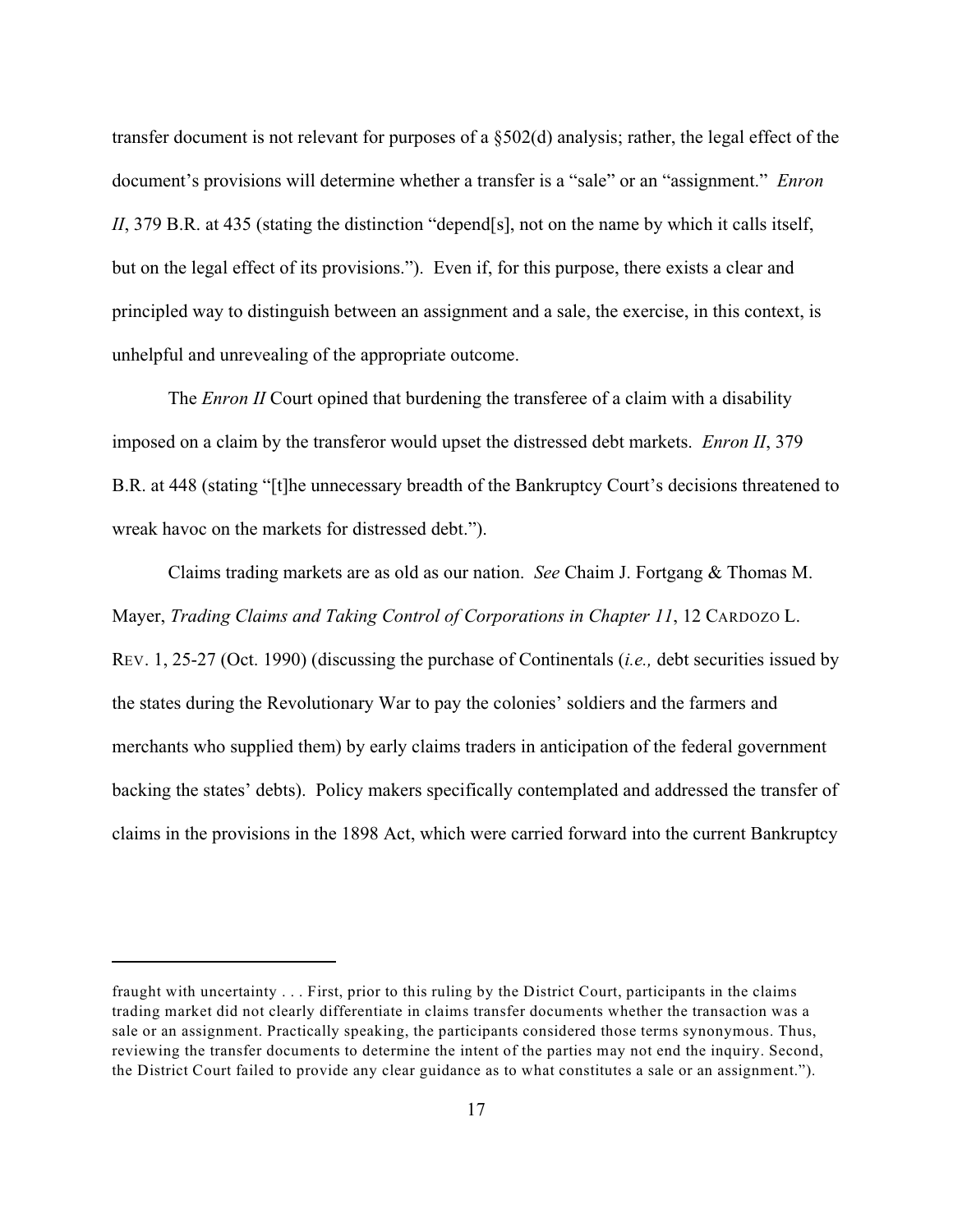Code, and the Federal Rules of Bankruptcy Procedure.<sup>13</sup>

There is no question that the distressed claims trading market has grown in size and scope. *See* Adam J. Levitin, *Bankruptcy Markets: Making Sense of Claims Trading*, 4 BROOKLYN J. CORP., FIN. & COMM. L. 67 (2009); Michelle M. Harner, *Trends in Distressed Debt Investing: An Empirical Study of Investors' Objectives*, 16 AM. BANKR. INST. L. REV. 69 (2008). Distressed debt trading has become so commonplace that it plays a part in nearly every major chapter 11 case. Buyers of debt, in the Court's experience, are highly sophisticated entities fully capable of performing due diligence before any acquisition. However, even without *any* due diligence, today's claim purchasers are aware of the ever-present possibility of avoidance actions based on preference liability or fraudulent conveyances. Under the circumstances now before me, the assertion that subjecting transferred claims to §502(d) disallowance would cause disruption in the claims trading market is a hobgobin without a house to haunt $14$ 

# 5. Analysis

<sup>&</sup>lt;sup>13</sup>See Fortgang, *supra*. 12 CARDOZO L. REV. at 19-20 ("When the Supreme Court in 1898 adopted the original General Orders in Bankruptcy – the precursors to today's Rules of Bankruptcy Procedure – General Order XXI(3) governed the assignment of claims … General Order Order XXI(3) was converted to arabic numerals in 1939, but otherwise remained unchanged for seventy-seven years. In 1975, the Supreme Court restated General Order 21(3) without material changes in Bankruptcy Rules 302(d)(1) and (2), and 10-401(c).").

 $14$ The claims before me in this matter are trade claims purchased from the original holders of such claims. I make no determination about whether the same result should ensue in circumstances involving other types of transferred claims. It seems that the drafters of the Bankruptcy Rules also recognized when public markets might be affected. For example, publicly traded note, bond and debenture claims are excluded from the disclosure requirements of Fed.R.Bankr.P. 3001(e), presumably to facilitate trading of public securities. *See* 9 COLLIER ON BANKRUPTCY ¶3001.08 [1] (Alan N. Resnick & Henry J. Sommer eds.,  $16^{\text{th}}$  ed.)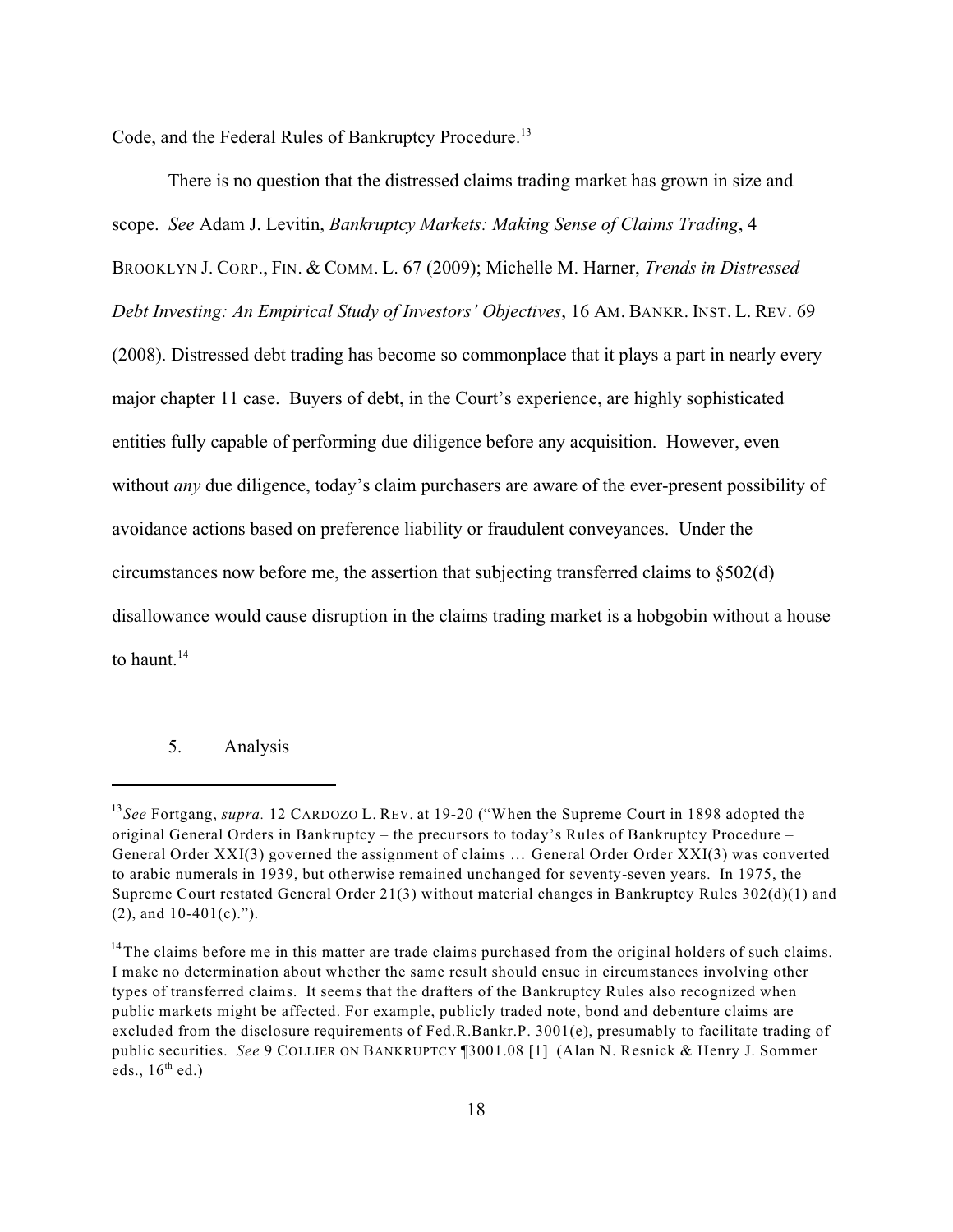In the matter before me, the Debtors filed a SOFA listing potential preference defendants prior to any of the transactions between ASM and the Original Holders. Thus, the Debtor's SOFA placed ASM and all other potential buyers of trade claims on constructive notice, if not actual notice, of potential preference actions against the original claim holders and the potential for disallowance of the claims under §502(d). ASM could have discovered the potential for disallowance with very little due diligence and factored the potential for disallowance into the price it paid for the trade claims.<sup>15</sup>

Indeed, in several claim purchases, ASM did protect itself by including indemnity clauses in the transfer agreements requiring an immediate restitution payment if a transferred claim is disallowed. Historically, indemnity provisions have been important terms in claims trading agreements.<sup>16</sup> The fact that ASM used indemnity clauses in four of the contracts indicates that ASM had sufficient understanding and leverage to negotiate for such provisions. In circumstances in which ASM did not contract for specific indemnity clauses, ASM may have other remedies or chose to bear the risk.<sup>17</sup> To require the estate to pay claims in these instances

<sup>&</sup>lt;sup>15</sup> Indeed, one of the Sold Claims (Liquidxs.com) was acquired even *after* the Trustee had obtained a default judgment against the Original Holder.

<sup>&</sup>lt;sup>16</sup>See Fortgang, *supra.*, 12 CARDOZO L. REV. at 19 ("The importance of such representations, warranties and indemnities should not be underestimated.")

<sup>&</sup>lt;sup>17</sup>The court in *Enron I* noted that there may be transfers of claims that cannot be reasonably protected by indemnification, but:

whether the purchaser of a claim protects itself is not an issue with which a bankruptcy court need to be involved. The concern of the Bankruptcy Code is the distribution on a claim. Whether that claim results from a bank loan, a bond, or any other types of debtorcreditor relationship, it is still a claim - - characteristics of which are not altered by the transfer. A transferee does not obtain greater rights from the claim than the transferor. Whether or not a transferee enters into a negotiation process of contracting with a transferor to protect its interest is a matter of choice for such transferee and does not limit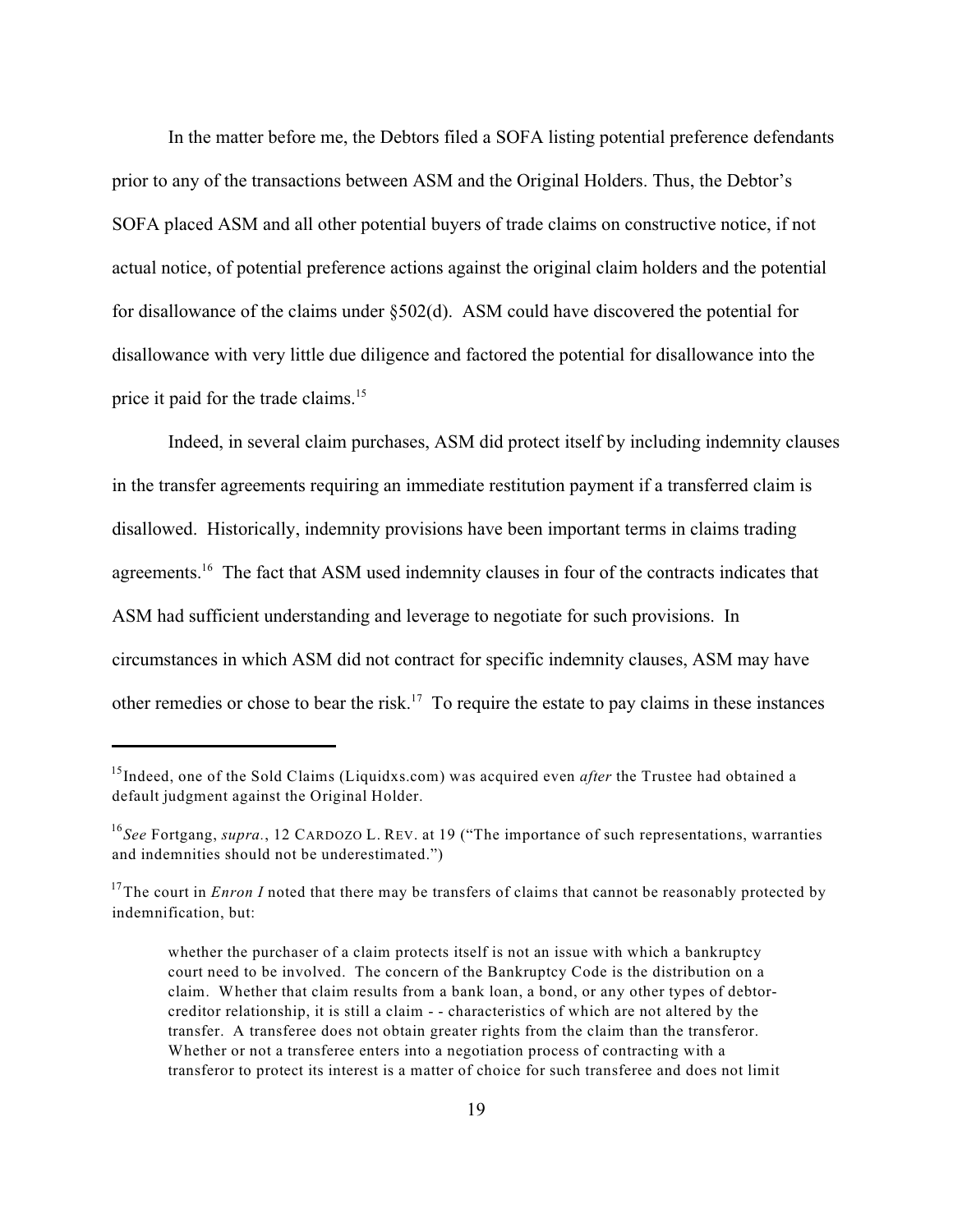would make the estate the claim purchaser's insurer. If a claim purchaser is able to evade a §502(d) challenge, the estate would be providing the claim purchaser and the seller with a benefit for which neither paid.

Finally, ASM also argues that their claims should not be disallowed because they purchased their claims in "good faith." The claim purchasers in *Enron I* also argued that "because 502(d) refers to 550(b) of the Bankruptcy Code, the rights of a good faith purchaser, including a claim purchaser, are protected in section 502(d)." *Id.* at 189. The *Enron I* Court rejected this argument, noting that "courts have found that a transferee is not a good faith transferee if he knows of a debtor's financial difficulties and the likelihood of bankruptcy." *Id.* at 207. The Court decided:

[T]he criteria for determining whether a transferee acted in good faith in the purchase of claims does not solely rely upon such transferee's actual knowledge of whether the claims would be challenged. Instead, what is required under section 550(b) of the Bankruptcy Code is (1) the transferee's knowledge of the debtor's possible insolvency or unfavorable financial condition at the time of the transfer, or  $(2)$  notice that the transfer may be recovered by the trustee... [A] purchaser of a claim, by definition, knows that it is purchasing a claim against a debtor and is on notice that any defense or right of the debtor may be asserted against that claim.

*Id.* at 207-08. A claim purchaser knows that it is obtaining a claim against a debtor whose unfavorable financial condition has caused it to seek the protections afforded by the bankruptcy process. A purchaser of claims in a bankruptcy is well aware (or should be aware) that it is entering an arena in which claims are allowed and disallowed in accordance with the provisions of the Bankruptcy Code and the decisional law

the debtor's right to assert a section 502(d) defense against a claim. *Enron I*, 340 B.R. at 204.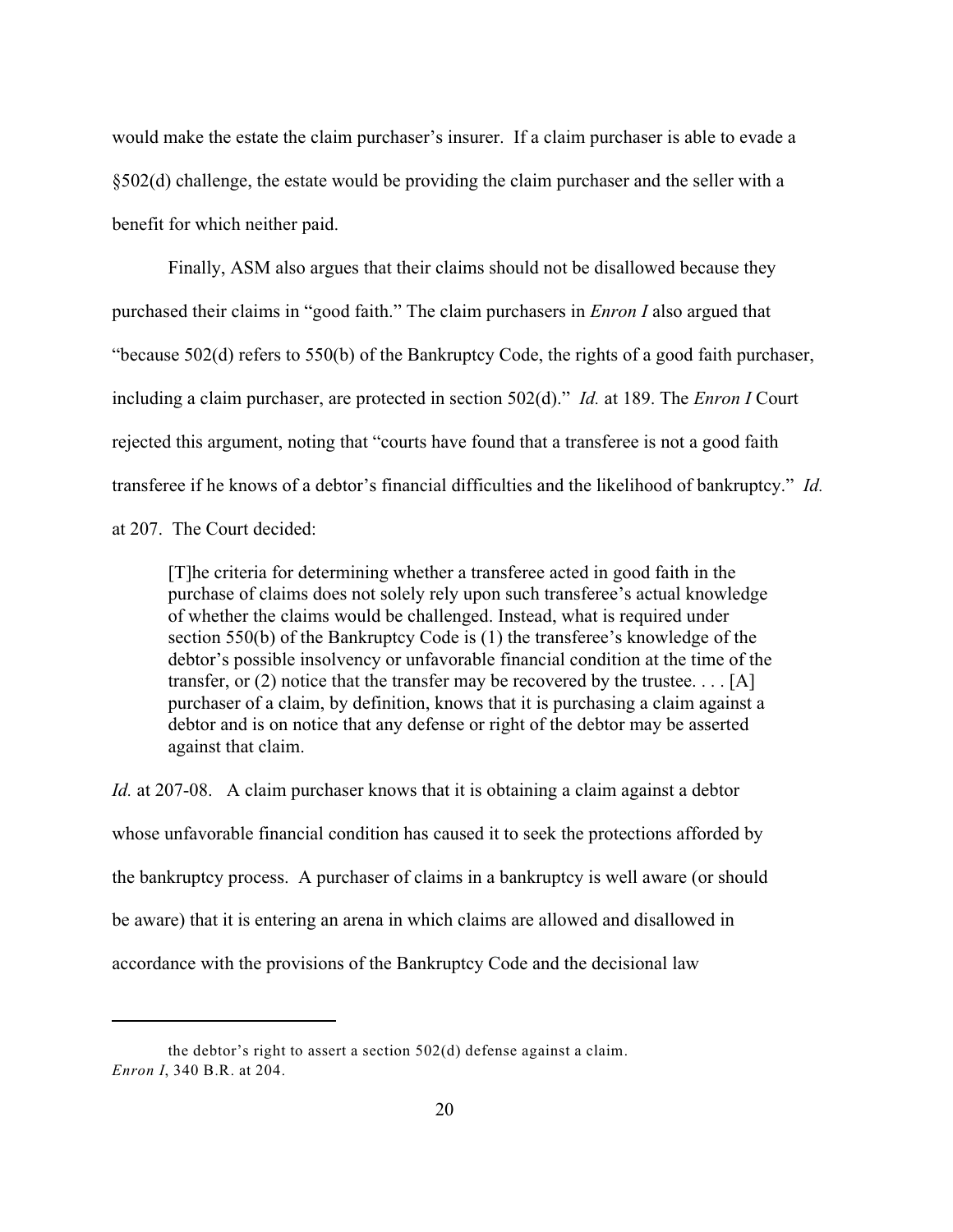interpreting those provisions. Under such conditions, a claims purchaser is not entitled to the protections of a good faith purchaser.

### Conclusion

For the foregoing reasons, I conclude that a trade claim purchaser holds that claim subject to the same rights and disabilities under Bankruptcy Code §502(d) as does the original trade claimant. The Trustee's Claim Objection will be sustained.

An appropriate order follows.

BY THE COURT:

l  $\mathcal{M}$ KEVIN J. CAREY UNITED STATES BANKRUPTCY JUDGE

Dated: May 4, 2012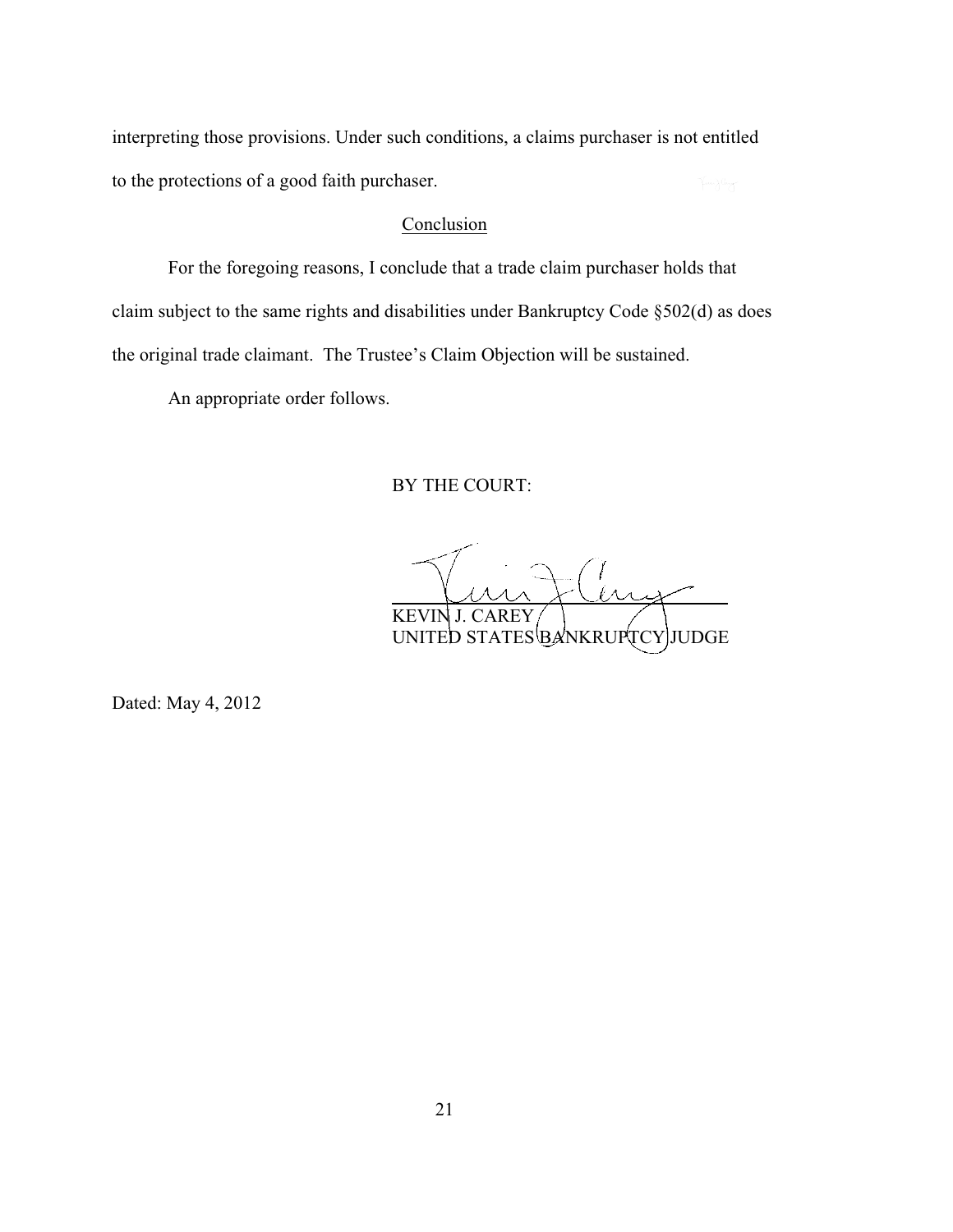## **UNITED STATES BANKRUPTCY COURT FOR THE DISTRICT OF DELAWARE**

l

 $\overline{a}$ 

**KB TOYS, INC,** *et.* $al^1$  **:** 

In re:  $CHAPTER 11$ : (Jointly Administered)

> : Case No. 04-10120 (KJC) Debtors : (Re: D.I. 6012)

#### **ORDER**

AND NOW, this  $4<sup>th</sup>$  day of May, 2012, upon consideration of Residual Trustee's (the "Trustee") Tenth Omnibus Substantive Objection to Claims Pursuant to Sections 365(d), 502(b) and 502(d) of the Bankruptcy Code (D.I. 6012) (the "Claim Objection"), after oral argument and for the reasons set forth in the foregoing Memorandum, it is hereby **ORDERED** that:

(1) The Claim Objection is **SUSTAINED** with respect to Trustee's objection to the

claims of ASM Capital, L.P. and ASM Capital II, LLP (jointly, "ASM"), identified in exhibits attached to the Claim Objection as:

| <b>Claim Holder</b> | <b>Claim Amount</b> | <b>Claim Number/ Schedule</b> |
|---------------------|---------------------|-------------------------------|
| <b>ASM</b>          | \$73,030.00         | 128036750                     |
| <b>ASM</b>          | \$64,440.00         | 1208/128006490                |
| <b>ASM</b>          | \$77,676.38         | 1271                          |
| <b>ASM</b>          | \$163,092.60        | 128023890                     |
| <b>ASM</b>          | \$118,813.48        | 128018480                     |
| <b>ASM</b>          | \$2,340.50          | 128019350                     |

 $<sup>1</sup>$  Pursuant to an Order dated January 16, 2004, KB Toys, Inc.'s bankruptcy case was jointly administered</sup> with sixty-nine related debtors. All of the jointly administered cases, except KB Toys, Inc. and KB Toy of Massachusetts, Inc. (Bky. No. 04-10128), have been closed. *See* Order Granting the Joint Motion of the Reorganized Debtors and the Residual Trustee to Close Certain Cases (D.I. 4393) dated February 23, 2006.